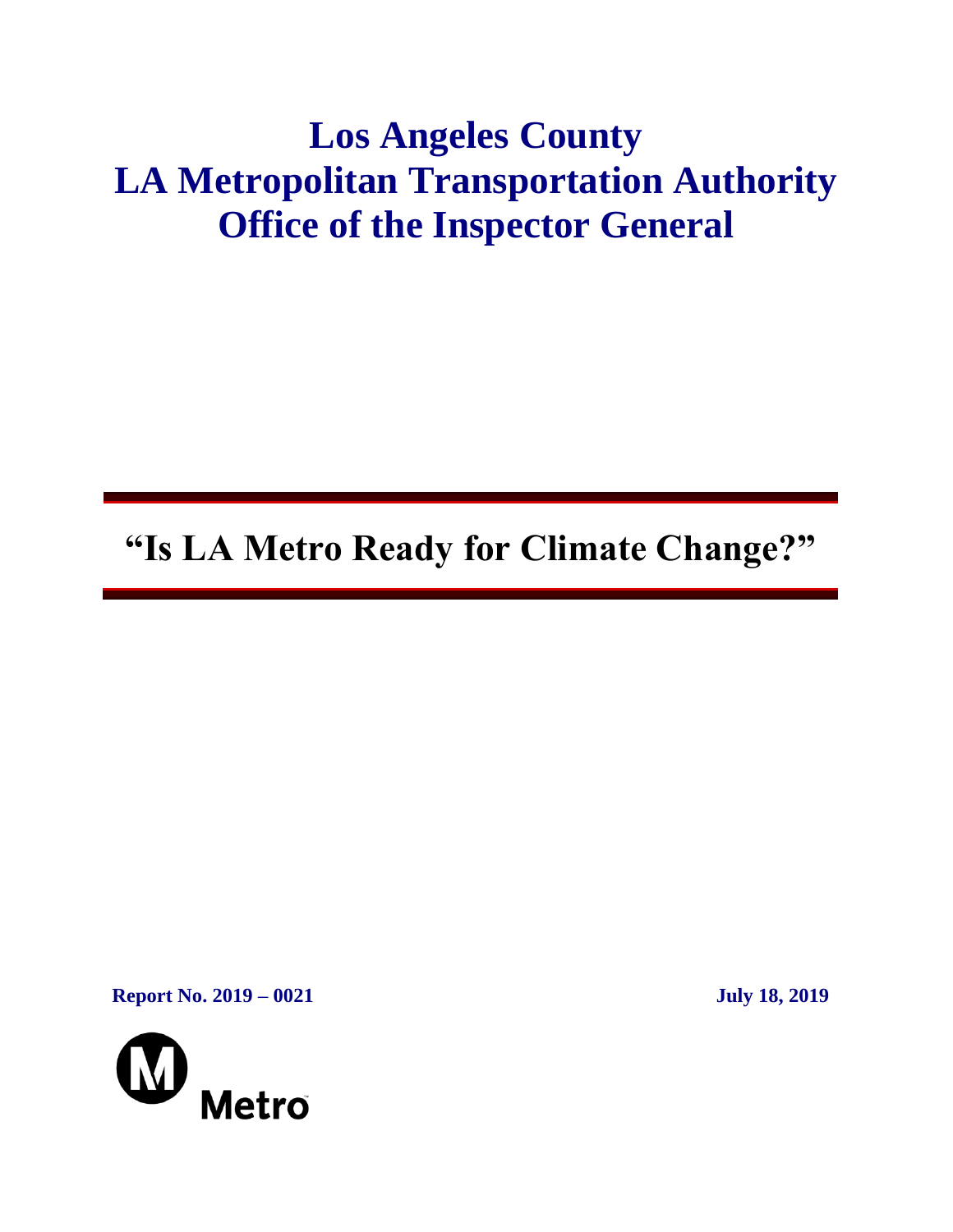# **TABLE OF CONTENTS**

| $\mathbf{I}$ . |                                                                  |
|----------------|------------------------------------------------------------------|
| II.            |                                                                  |
| III.           |                                                                  |
| IV.            |                                                                  |
| $V_{\cdot}$    |                                                                  |
| VI.            |                                                                  |
|                |                                                                  |
|                |                                                                  |
|                |                                                                  |
|                | VIII. ENVIRONMENTAL COMPLIANCE AND SUSTAINABILITY DEPARTMENT  11 |
|                |                                                                  |
|                |                                                                  |
|                |                                                                  |
|                |                                                                  |
|                |                                                                  |
|                |                                                                  |
|                |                                                                  |
|                | <b>APPENDIX</b>                                                  |
|                | A. ECSD PROGRAM AND INITIATIVE STATUS UPDATE                     |

- B. BUS PART CONSUMPTION SUMMER AND WINTER
- C. BALANCE WEIGHT MOVEMENT ANALYSIS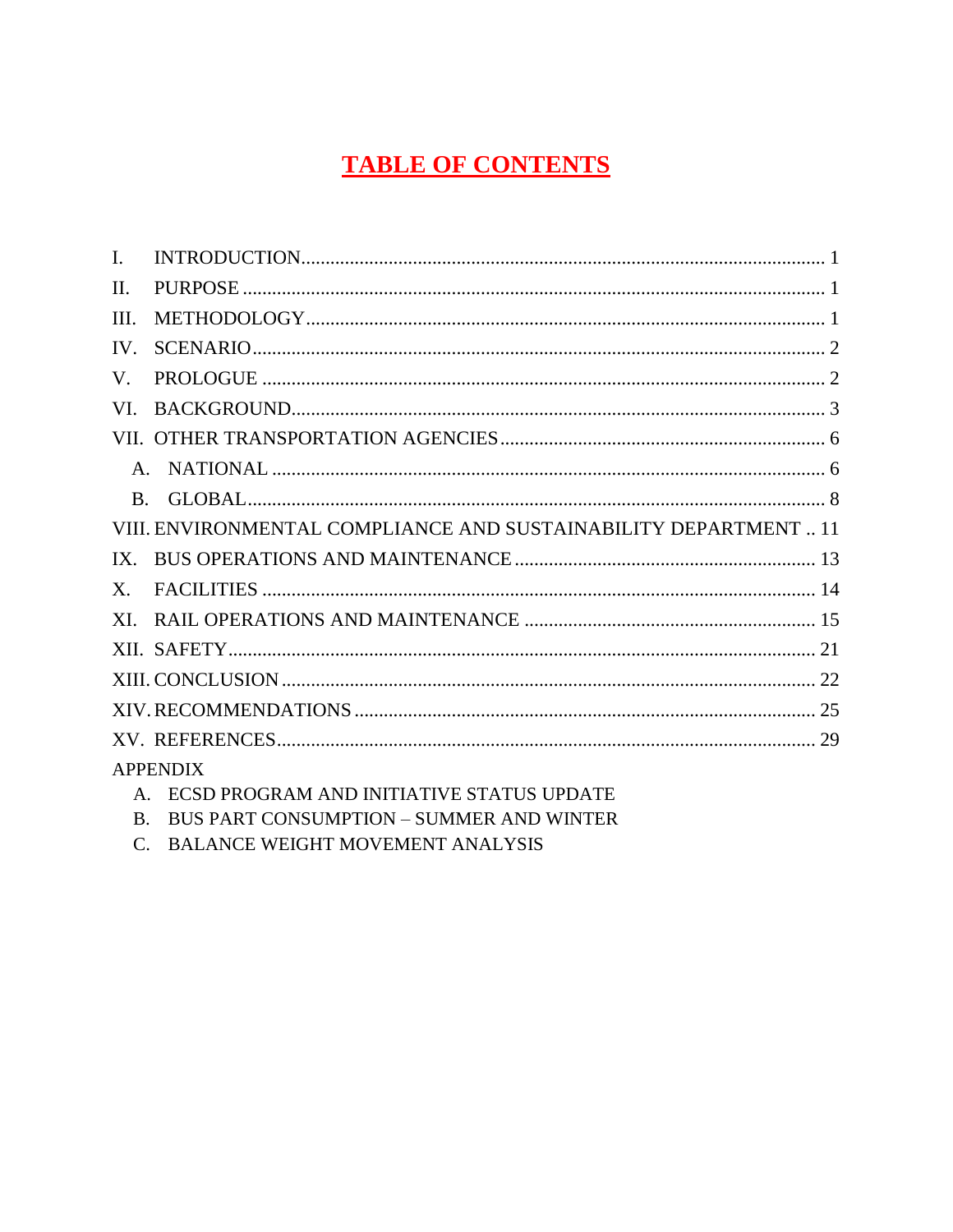### **FIGURES**

### **TABLE**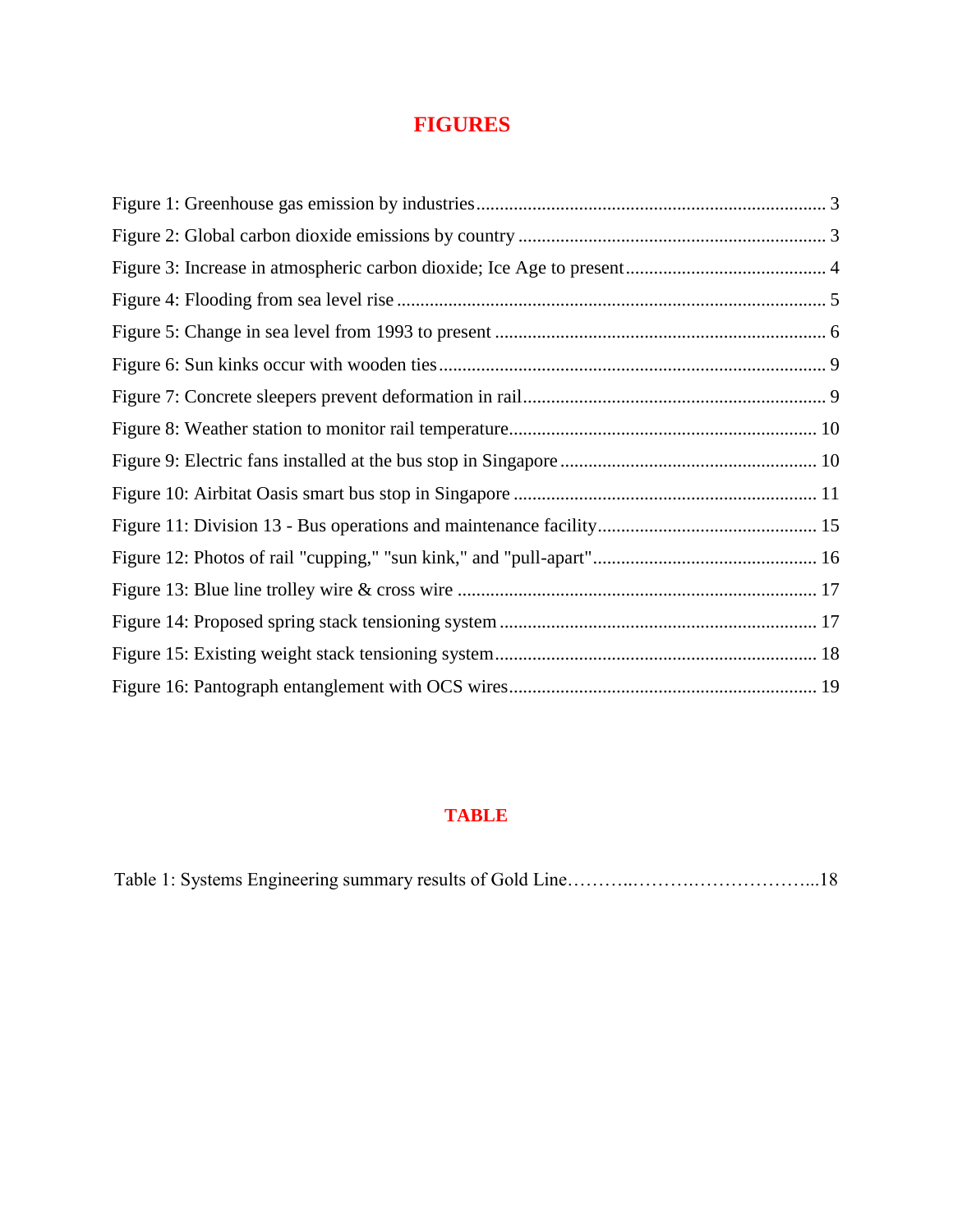# **Is LA Metro Ready for Climate Change?**

| DATE:           | July 18, 2019                                                                                                          |
|-----------------|------------------------------------------------------------------------------------------------------------------------|
| TO:             | LA Metro Chief Executive Officer<br>LA Metro Board of Directors                                                        |
| <b>FROM:</b>    | Karen Gorman, Inspector General<br>Office of the Inspector General                                                     |
| <b>SUBJECT:</b> | "Is LA Metro Ready for Climate Change?" Report No. 2019-0021,<br>Legistar File No. 0504, July 2019 Executive Committee |

# <span id="page-3-0"></span>**I. INTRODUCTION**

The Office of the Inspector General (OIG) conducted a review to determine actions taken by LA Metro to address the impact of climate change on transit and identify best practices. During a board meeting in January 2019, LA Metro's Board Chair stated: "I don't think LA Metro is ready for climate change." This report is to show how LA Metro is preparing for climate change and recommend additional steps LA Metro might take. Our review found that LA Metro has been taking positive steps since 2007 in preparation for climate change; however, we identified additional steps LA Metro can take ensure the agency continues to deliver safe and reliable public transportation service to customers under future more extreme weather conditions.

# <span id="page-3-1"></span>**II. PURPOSE**

The objective of this review was to:

- Determine the anticipated impact of climate change on the transportation industry,
- Determine what actions LA Metro has already been initiated to prepare for climate change,
- Identify climate resilient actions other transit agencies have implemented,
- Determine what future steps LA Metro might take to prepare, and
- Make recommendations for LA Metro to better prepare for meeting the effects of global warming.

# <span id="page-3-2"></span>**III. METHODOLOGY**

To accomplish our objectives, we performed the following:

- Interviewed Environmental Specialists from LA Metro's Environmental Compliance and Sustainability Development,
- Interviewed staff from Bus Operations and Maintenance Department,
- Interviewed staff from Rail Operations Control (ROC),
- Interviewed staff from Rail Operations,
- Interviewed staff from Wayside System,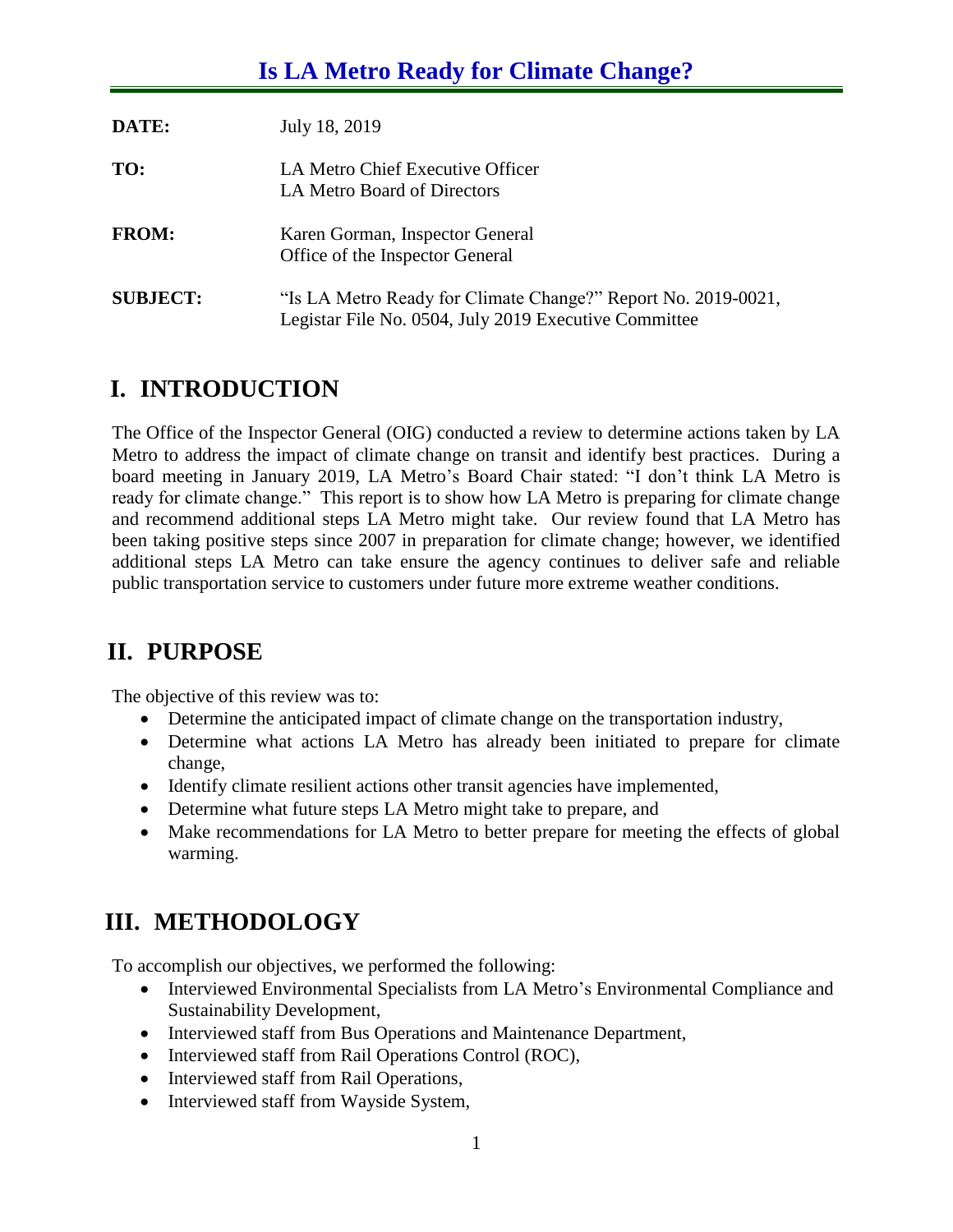- Interviewed staff from Global ASR Consulting Inc.,
- Interviewed staff from Safety Certification and Operations Management
- Reviewed the Draft 2019 Climate Action and Adaptation Plan (CAAP), Legistar File No. 2019-0489 present in July 2019 Executive Committee meeting,
- Conducted research of other transit agencies, studies, and articles on climate change,
- Interviewed executive staff at Las Vegas Regional Transportation Commission, and
- Attended LA Metro's G-Pro training course to better understand sustainability.

# <span id="page-4-0"></span>**IV. SCENARIO**

Jane stepped off the air-conditioned LA Metro train and onto the platform, as the doors open she is blasted by the sweltering heat.

Joe was running to catch his bus, but the bus pulled away before he could cross the street. It was 20 minutes before the next scheduled pickup. Patiently he waited with no bench, no shelter, no misters to decrease the temperature, and no water bottle.

Do these scenarios seem unfamiliar to Los Angeles, California? Currently, extreme weather events are occurring everywhere including most prominently high heat days. Even though Los Angeles experiencing good rainfall in 2019, during the last year the effects of global warming have been occurring in our landscape; rivers are drying up, soil hardening from lack of rain and hot dry winds are reducing plant life. Along coastlines, high tides are mixing salt water with fresh, poisoning fish and killing what was beautiful wetlands, flora and fauna. In other areas, wildfires are scorching thousands of acres and destroying entire communities.

What do these changes have to do with the LA Metro system? This report examines what other transit properties are doing, discusses unique problems faced by LA Metro, and discusses known vulnerabilities and how the LA Metro system is attempting to strategically position itself to deal with these challenges.

# <span id="page-4-1"></span>**V. PROLOGUE**

Is LA Metro ready for climate change? What does the future look like – Let's think ahead. What is the impact, if LA Metro does not fully embrace and speed up preparation? Global warming and climate change are reality, those facts are inescapable. No one can accurately predict the dates and degree of change; but, increases in temperature aren't far away. We can "benchmark" actions by other transportation agencies where have been operating under similar warmer conditions.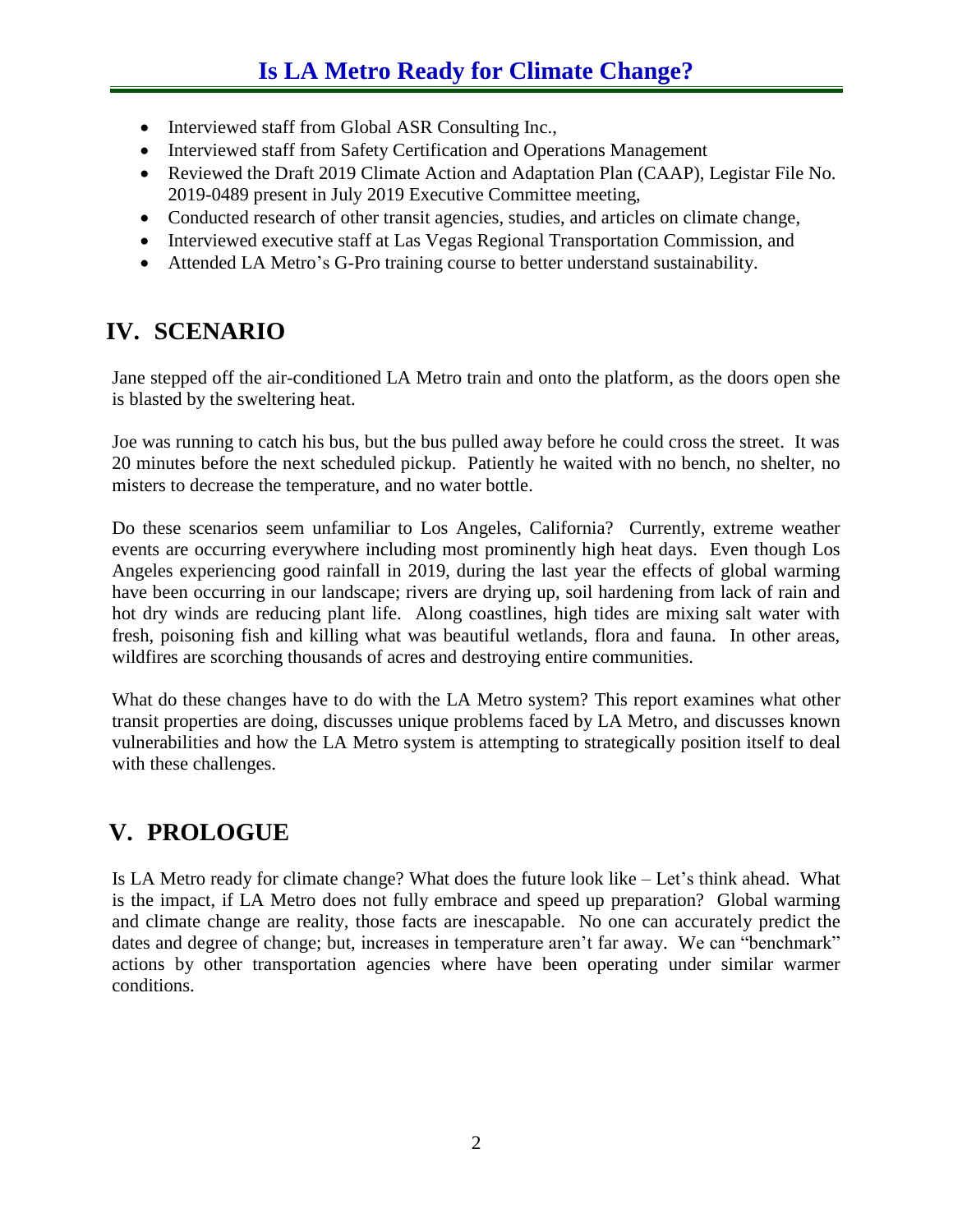## <span id="page-5-0"></span>**VI. BACKGROUND**

In the first two decades of the  $21<sup>st</sup>$  Century, global climate change has had notable effects on the earth's environment. Glaciers have shrunk resulting in loss of sea ice, accelerated sea level rises, more drought periods, and longer intense heat waves. Climate change refers to the increasing temperature changes over a period of time including: erratic temperatures, drought, heavy precipitation, varying wind patterns, inland flash floods, sea level rises, ground water salinization, and wildfires.



**Figure 1: Greenhouse gas emission by industries**

Global warming is one symptom or aspect of climate change and is due to increasing concentration of greenhouse gases (GHG) in the atmosphere. Global warming refers to the earth's rising temperature. The atmosphere is warming from the rapid increase in carbon dioxide  $(CO<sub>2</sub>)$ .  $CO<sub>2</sub>$  is released from the burning of fossil fuels such as coal, oil, and gas (also referred to as heat trapping gases). The world's largest  $CO<sub>2</sub>$  emitter is China, but the three countries with the most at stake from climate change are the United States, India, and Saudi Arabia. 1 The following graph shows the major contributing countries of  $CO<sub>2</sub>$ .



<span id="page-5-1"></span>**Figure 2: Global carbon dioxide emissions by country<sup>2</sup>**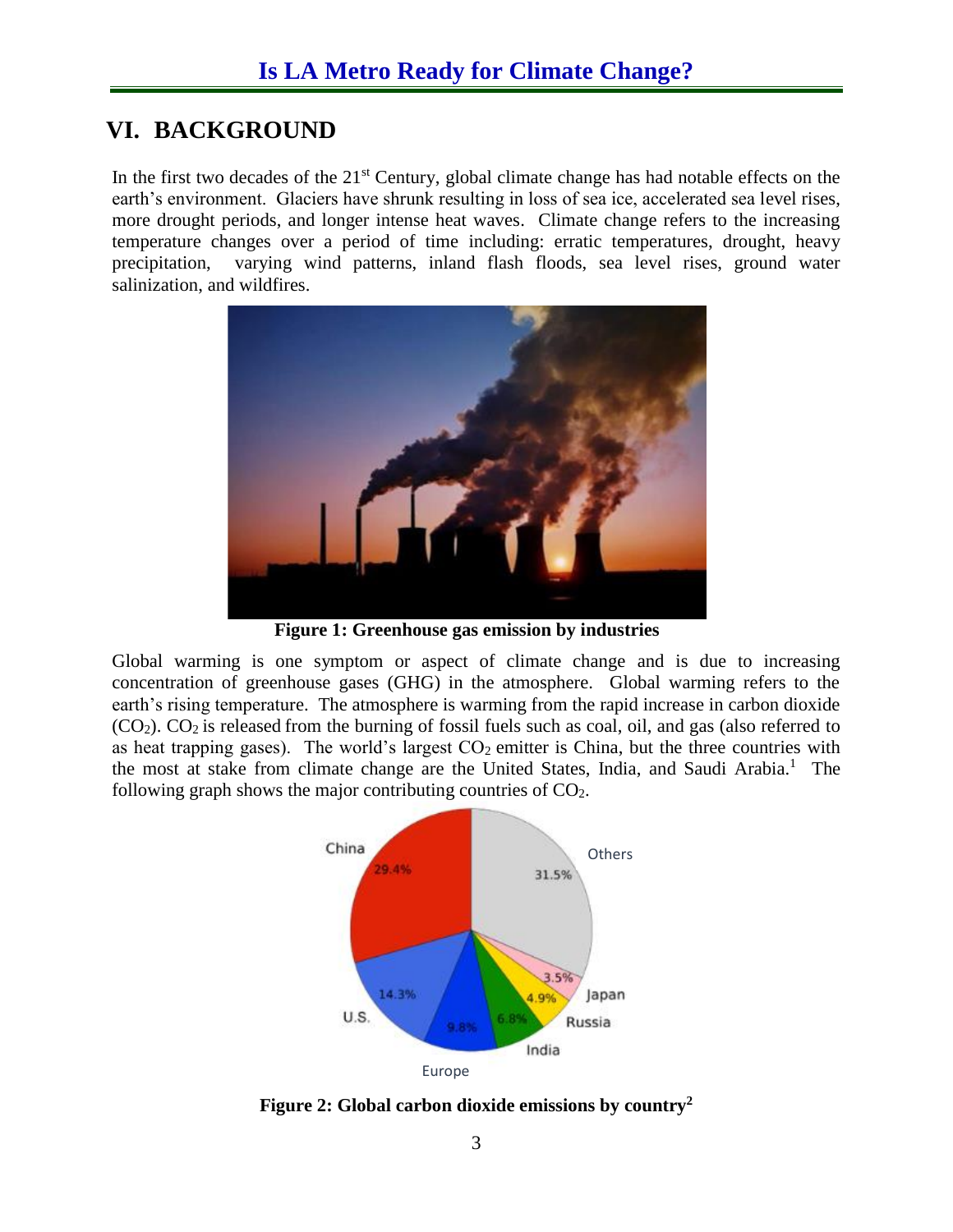The following graph, based on the comparison of atmospheric samples contained in ice cores and more recent direct measurements, provides evidence that atmospheric  $CO<sub>2</sub>$  has significantly increased since the Industrial Revolution.



**Figure 3 : Increase in atmospheric carbon dioxide; Ice Age to present<sup>3</sup>**

<span id="page-6-0"></span>Under the United Nations, the Paris Climate Agreement was signed in 2016 by 185 countries who agreed to reduce greenhouse gases within their countries. Each country must determine, plan, and regularly report on the contribution that it undertakes to mitigate [global warming.](https://en.wikipedia.org/wiki/Global_warming) Although the President Trump backed out of the Paris Agreement, the U.S. Climate Alliance has been created. Through that group twelve states, Puerto Rico, 396 U.S. mayors, private industry, and nonprofit institutions joined together to work on environmental improvements in their communities. 4

The Intergovernmental Panel on Climate Change (IPCC), is a combination of 1,300 scientists from multiple countries. They released the fifth National Climate Assessment Report in Korea in 2018. A key finding is that the earth temperature will increase between 1.8 to 5.4 degrees Fahrenheit in the next few decades and up to 10 degrees Fahrenheit in the next century.<sup>5</sup> Ocean acidity will intensify from increasing  $CO<sub>2</sub>$  as the temperature rises, which will have adverse effects on ocean life from algae to fish. The magnitude of climate change beyond the next few decades depends primarily on the amount of heat-trapping gases that are emitted globally.

In 2018, Governor Brown signed Executive Order B-55-18 calling for California to slash its overall emissions to zero by 2045 and thereafter go negative in the generation of these gases.<sup>6</sup> He also signed Senate Bill number 100 stating:

"100 percent of total retail sales of electricity in California to come from eligible renewable energy resources and zero-carbon resources by December 31, 2045. In order to attain a target of generating 20 percent of total retail sales of electricity in California from eligible renewable energy resources by December 31, 2013, 33 percent by December 31, 2020, 50 percent by December 31, 2026, and 60 percent by December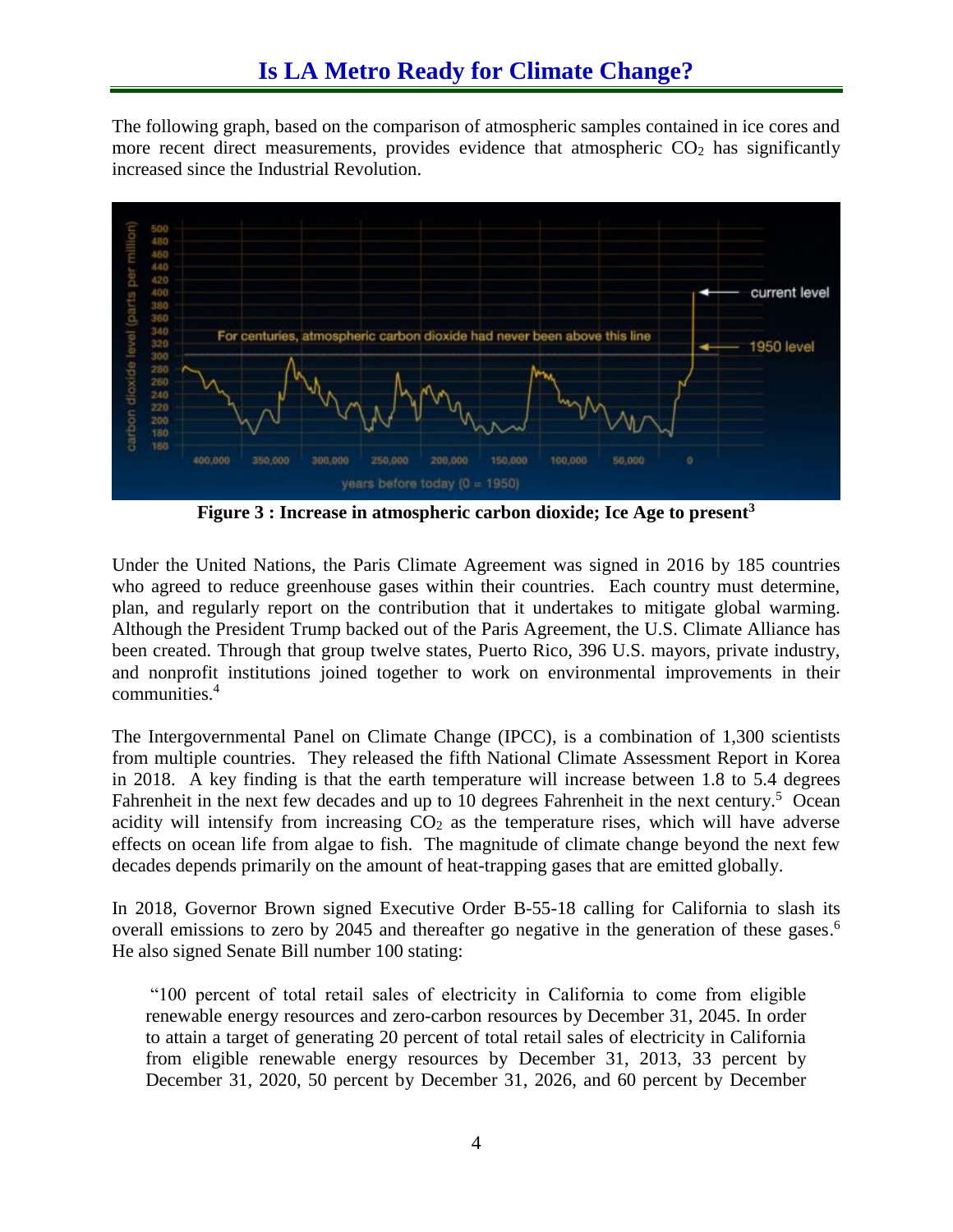# **Is LA Metro Ready for Climate Change?**

31, 2030, it is the intent of the Legislature that the commission and the Energy Commission implement the California Renewables Portfolio Standard Program."7

Erratic rainfall is another symptom of climate change. Extreme rainfall combined with coastal flooding and hurricanes has severe consequences. Increasing heavy rain leads to more soil erosion and nutrient loss on croplands. Decreases in rainfall cause drought. Severe reduction in rainfall affects agriculture and therefore food production and our economy.

In California, flooding seems rare but periods of increased rain lead to denser vegetation growth. In summer months, higher temperatures dry out the vegetation and soil, creating conditions ripe for wildfires to develop.<sup>8</sup> Climate change is affecting the California rainy season, thus extending the fire season. Climate change is also shifting the Santa Ana winds that fan wildfires in Southern California. The University of California at Davis forecasts that the area burned by Southern California wildfires will increase by about 70 percent by mid-century as a result of the

drier, hotter, and windier conditions caused by global warming.<sup>9</sup>

Sea level rise is another symptom of climate change.<sup>10</sup> The oceans are losing the electro logical effect that breaks down hydrogen and oxygen.<sup>11</sup> This process is now creating dead zones (areas of excessive pollution that deplete oxygen required for marine life) in places such as San Francisco bay and the Gulf of Mexico. As the ocean water table reaches



**Figure 4 : Flooding from sea level rise Imperial Beach, San Diego CA.**

the land ground water table level, subterraneously salt will leach in and destroy the trees. Trees use the carbon dioxide and give off oxygen, but trees are dying from the leaching of salt water. Louisiana, the mouth of the Mississippi river, Gulf of Mexico and Florida experience the same phenomenon where the leaching of salt water creates brackish water, consequently the vegetation is dying.

The Los Angeles river ground water table is higher than the river bottom in certain areas and concrete could not be laid on the bottom. This has created multiple problems over the past 5 decades including the mixing of salt water with the ground water table and killing trees. Additionally, since the early 1920's, firms have drilled to extract petroleum, which leaves holes and consequently lowers the water table. The ground in the Los Angeles basin is very porous because there are pockets of petroleum in Los Angeles County. These pockets of porosity allow the rising ocean water to flow-inland and mix with the land water tables. As the salt water mixes and the plants die, California becomes charred as wildfires break out in the valleys and canyons.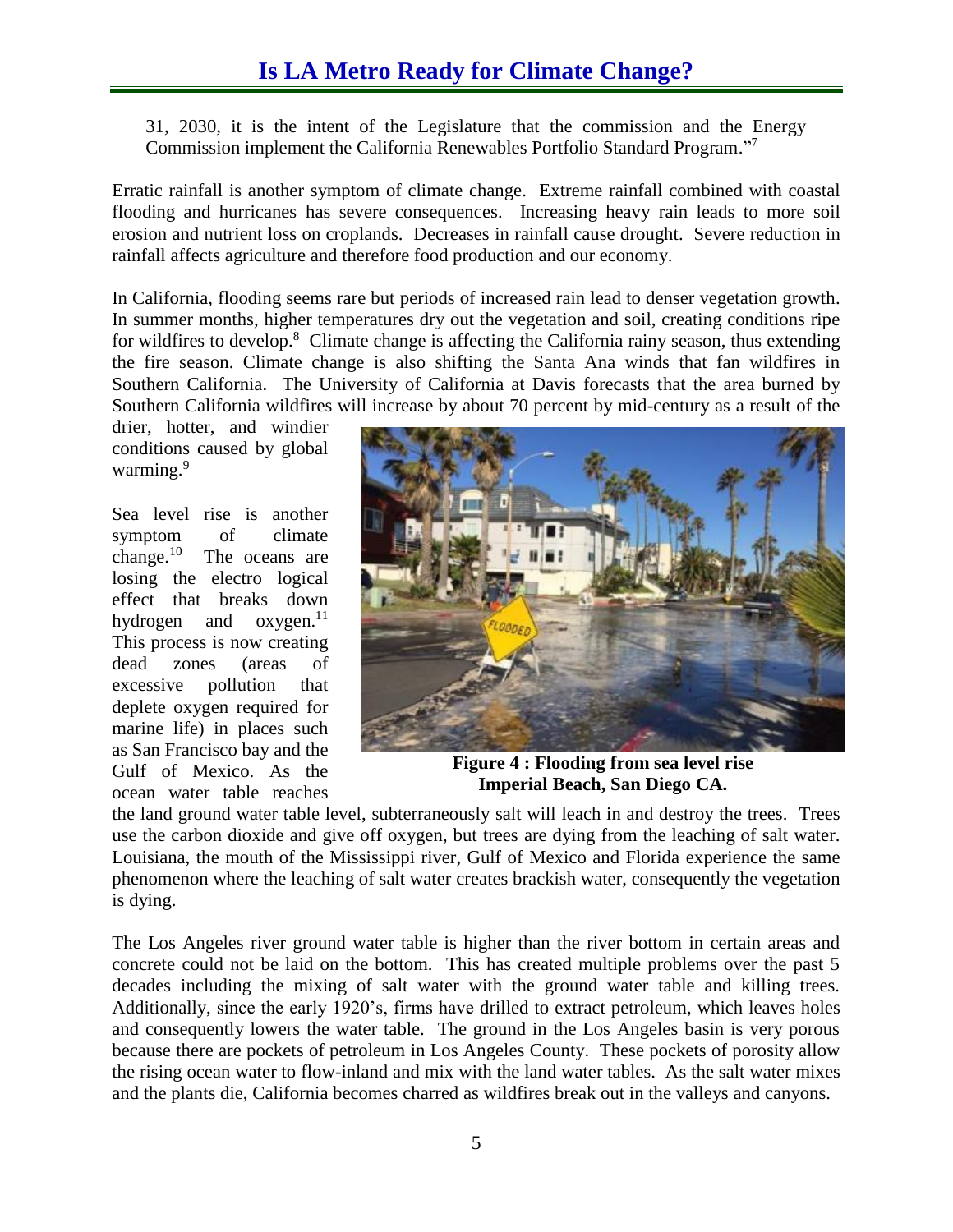Sea level along the California coast has risen 7 inches in the last century. Climate changes scientists are expecting an additional 10 to 18 inches of sea level rise by 2050. Higher sea levels will compound the effects of coastal storms and increase the chances for coastal flooding.<sup>12</sup>

Sea level rise is caused primarily by two factors related to global warming: the added water from melting ice sheets and glaciers and the expansion of seawater as it warms. The above graph tracks the change in global sea level since 1993 as observed by satellites.<sup>10</sup>



G

What does this imply for the LA Metro transit system? To consider how these factors and impacts of climate change might affect our transit system and how to prepare, it is necessary to see what other transit systems, in places already affected by a warmer climate, have done to mitigate, remediate, and prepare for keeping their patrons safe and their system functioning in increased heat.

## <span id="page-8-0"></span>**VII. OTHER TRANSPORTATION AGENCIES**

## <span id="page-8-1"></span>**A. NATIONAL**

For this report, the OIG's main focus of climate change is extreme heat, therefore the OIG staff researched two transit agencies that operate in extreme heat conditions and sustained drought to better understand problems that might affect LA Metro when climatic change increases the temperature in Los Angeles County. Phoenix is rated the  $3<sup>rd</sup>$  hottest city in the world and Las Vegas is close behind as the  $7<sup>th</sup>$  hottest city in the world. These cities were chosen as "baseline" comparison cities because of their extreme heat.<sup>13</sup>

### **Las Vegas, Nevada**

The Las Vegas Regional Transportation Commission (RTC) provides bus service (no public rail, only short privately built monorail behind the Las Vegas strip) in the Las Vegas Metropolitan area of Clark County, Nevada. During the summer, temperatures have reached 122°F, so RTC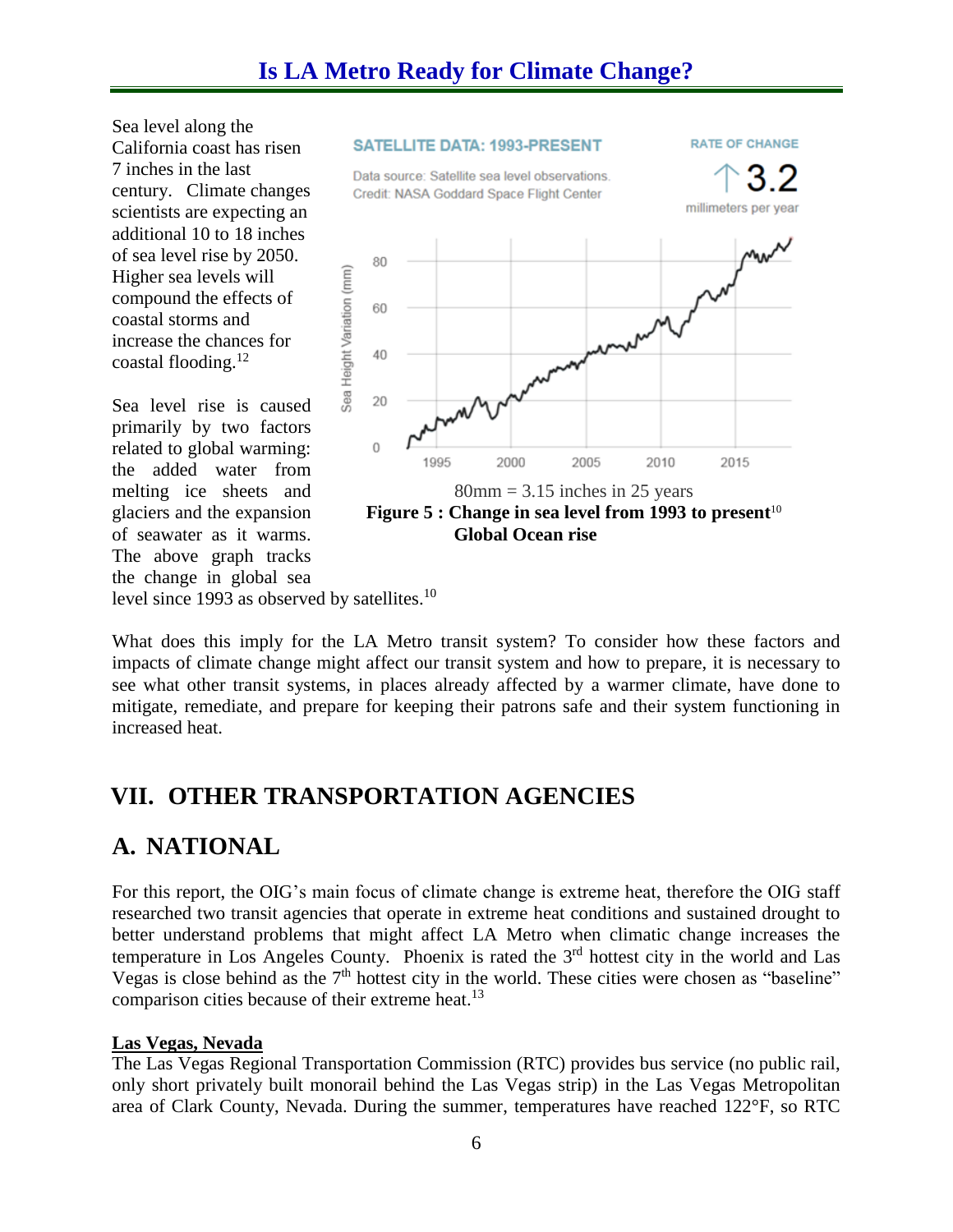# **Is LA Metro Ready for Climate Change?**

sets up a summer heat campaign that includes "chill stations." There are twelve chill stations located at transit centers and bus stops where RTC employees provide complimentary bottled water to riders. RTC employees also remind passengers to avoid direct sun, stay hydrated, use sunscreen, wear light clothing and hats, and use umbrellas. Moreover, RTC employees use their company "access vans" as water wagons to drive along the bus route and hand out cold bottled water to the passengers who are waiting outside for the bus. They also advise passengers to download the "RideRTC" application, use the "RideTracker" or text "RideRTC" to track their bus in real-time in order to help minimize the time spent waiting outside for the bus under extreme hot conditions. They encourage passengers to wait inside until 5-7 minutes before the RideRTC application indicates when the bus will arrive at their stop.<sup>14</sup>

RTC installed many solar-powered bus shelters throughout the Las Vegas Valley. These shelters feature solar panels and energy saving LED lighting. They provide shade for passengers and have enough room to accommodate a passenger in a wheelchair or other mobility device.<sup>15</sup> There are two kinds of shelters: one has a flat top and the other has a dome top. The older flat top units provided limited shade, whereas the new dome top shelters provide considerably more shade.

When the temperature is at 105<sup>o</sup> Fahrenheit or higher or when there is a power outage, the Local Emergency Center, which is run by Clark County, opens their shelter, and RTC provides shuttle transportation for people who want to utilize the shelter.<sup>16</sup> RTC and County authorities use television, newspaper, and social media such as Facebook, Twitter, and Instagram to warn the public about the temperature rise and to announce the opening of the emergency shelter.

RTC has found that everything made from rubber deteriorates more quickly in the sustained heat of Las Vegas. The hoses, belts, and tires on RTC buses are replaced more often during periods of sustained summer heat. This foretells for LA Metro higher inventory requirements for transportation properties to plan for as temperature increase. RTC operates with about a 20% contingency of spare vehicles but they exceed that capacity every year.<sup>17</sup>

RTC bus tires (balloon tires) are filled with pure nitrogen gas because nitrogen is less likely to migrate through the rubber tire than oxygen. Tires filled with nitrogen exhibit less pressure change with temperature swings. During the summer months, buses run with balloon tires which are bigger, fatter and ride softer compared to normal tires because it allows heat to dissipate more effectively (as there is more room for the tire to expand).

RTC buses are fitted with plexiglass on the top and sides of the bus and reflecting films are installed on the glass to lower the temperature of the bus. These reflecting films can reduce the temperature inside the bus by as much as  $15^{\circ}$  F.

#### **Phoenix, Arizona**

#### **Buses**

About 95% of Valley Metro buses use Compressed Natural Gas (CNG) and they also have 30 hybrid electric diesel buses.<sup>18</sup> Unlike other transportation agencies, there is an additional air conditioning condenser on the roof of the buses. These condensers remove the heat from the inside of the vehicle and keep the air condition (AC) from shutting down during hot days. This retrofit increases the effective cooling capacity of the air conditioning by 60%. To improve performance, Valley Metro purchased new buses with a special electric engine cooling fan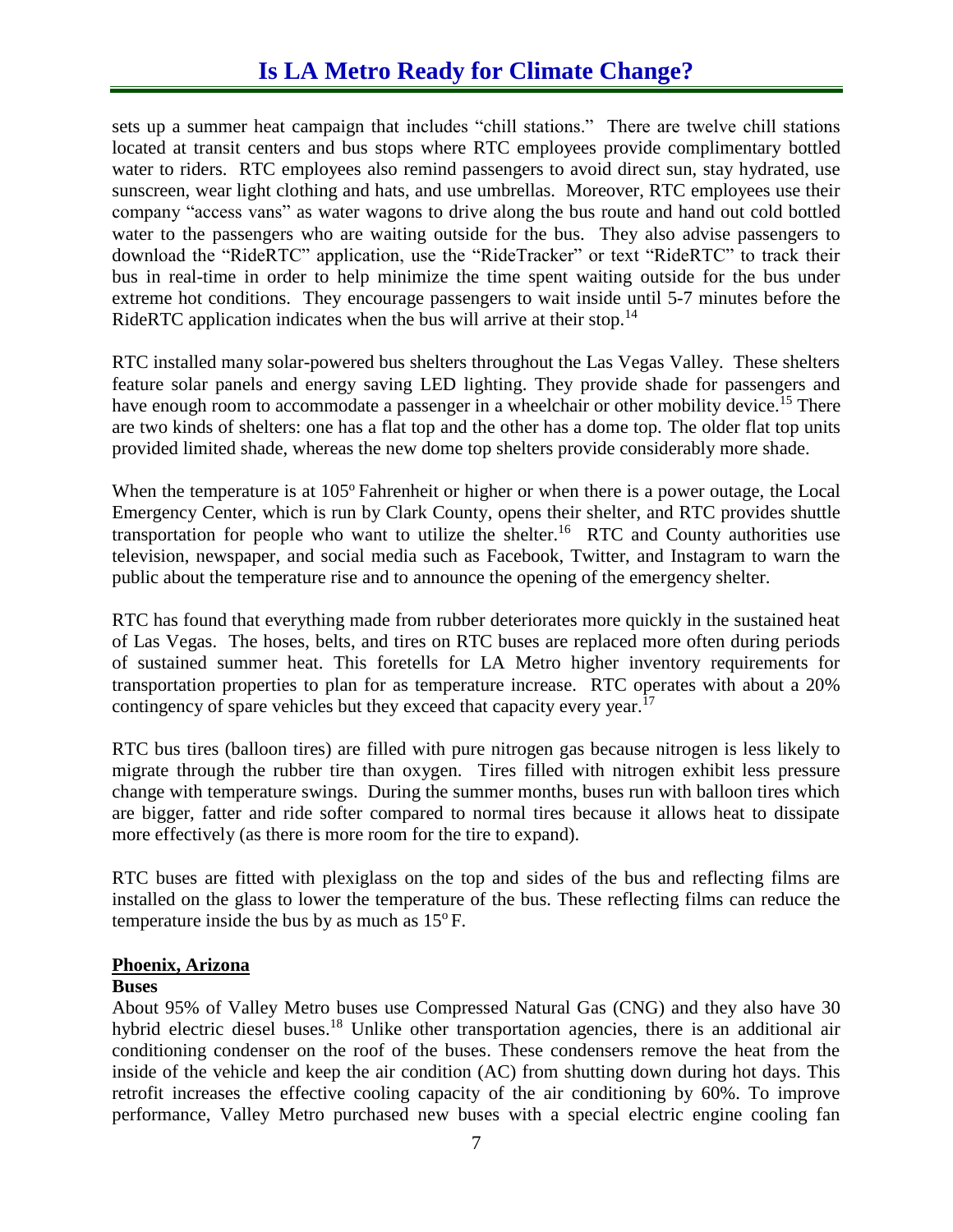system. This engine cooling system protects the engine from overheating. Valley Metro also minimizes water usage by using recycled water. They wash their buses with recycled water which saves approximately 122 gallons a month per bus, which reduces reoccurring demands for fresh water usage by 60%. Moreover, some bus shelters have louvers designed to enhance breezes, shade and reduce the temperature of the waiting area.<sup>19</sup>

#### **Solar Power Facilities**

Valley Metro Operations and Maintenance Center is powered by solar energy. The solar plant is comprised of 2,800 solar voltaic panels, which are mounted at ground level and on parking lot shade canopies.<sup>20</sup> In addition, light rail platform shade canopies are made of a fabric that effectively blocks sun rays, which reduces the heat that would result from metal canopies. There are solar powered cool air ventilation systems installed at three light rail stations. They are equipped with a button near the seating area that controls air conditioning for passengers.

#### **Rail**

The Valley Metro Rail system operates in summer temperatures of 118°F - 123°F. Light rail trains have window tint that is solar reflective. Rail cars have a special film that reduces the sun rays going through the windows. Moreover, the body of these trains is painted with solar reflective paint. Installation of these solar reflective measures reduces cooling loss inside the passenger compartment. During hot summer months, AC units run full time in the trains. Valley Metro ensures that train air condition systems are in good condition especially when temperatures are forecasted to rise. Like LA Metro, they inspect the AC and other key components during the spring. These inspections identify weak components that need repair or replacement in order to avoid failures during service periods in sustained heat. On each light rail vehicle, there are two over-sized AC units. Redundancy is required so when one of the units breaks down, the other continues to work providing cool air. Moreover, Valley Metro's director of maintenance reached out to the Refrigeration School Incorporated (RSI) in Phoenix. RSI is a private technical school that teaches custom training on Heating Venting Air Condition (HVAC), refrigeration, and electrical programs. Valley Metro partnered with RSI to develop customized training for current employees and creates a future workforce for Valley Metro.<sup>21</sup>

## <span id="page-10-0"></span>**B. GLOBAL**

We examined what international public transportation agencies are doing to address the challenges of climate change, with the goal of benchmarking "best practices" to better prepare for periods of sustained high heat. We researched four Metropolitan areas: Hong Kong, Melbourne, London and Singapore. The reasons for our looking at these sites are:

- 1) Hong Kong has created a very sustainable public transportation system,
- 2) Melbourne, Australia is the  $4<sup>th</sup>$  hottest city in the world with a rail system,  $1<sup>3</sup>$
- 3) London's Underground is the oldest Metro system in the world and
- 4) Singapore has been rated one of the best and most affordable public transportation systems.

We found some similarity amongst these cities and their responses to climate change that parallels what LA Metro has already been doing, but there are additional innovations that LA Metro could implement.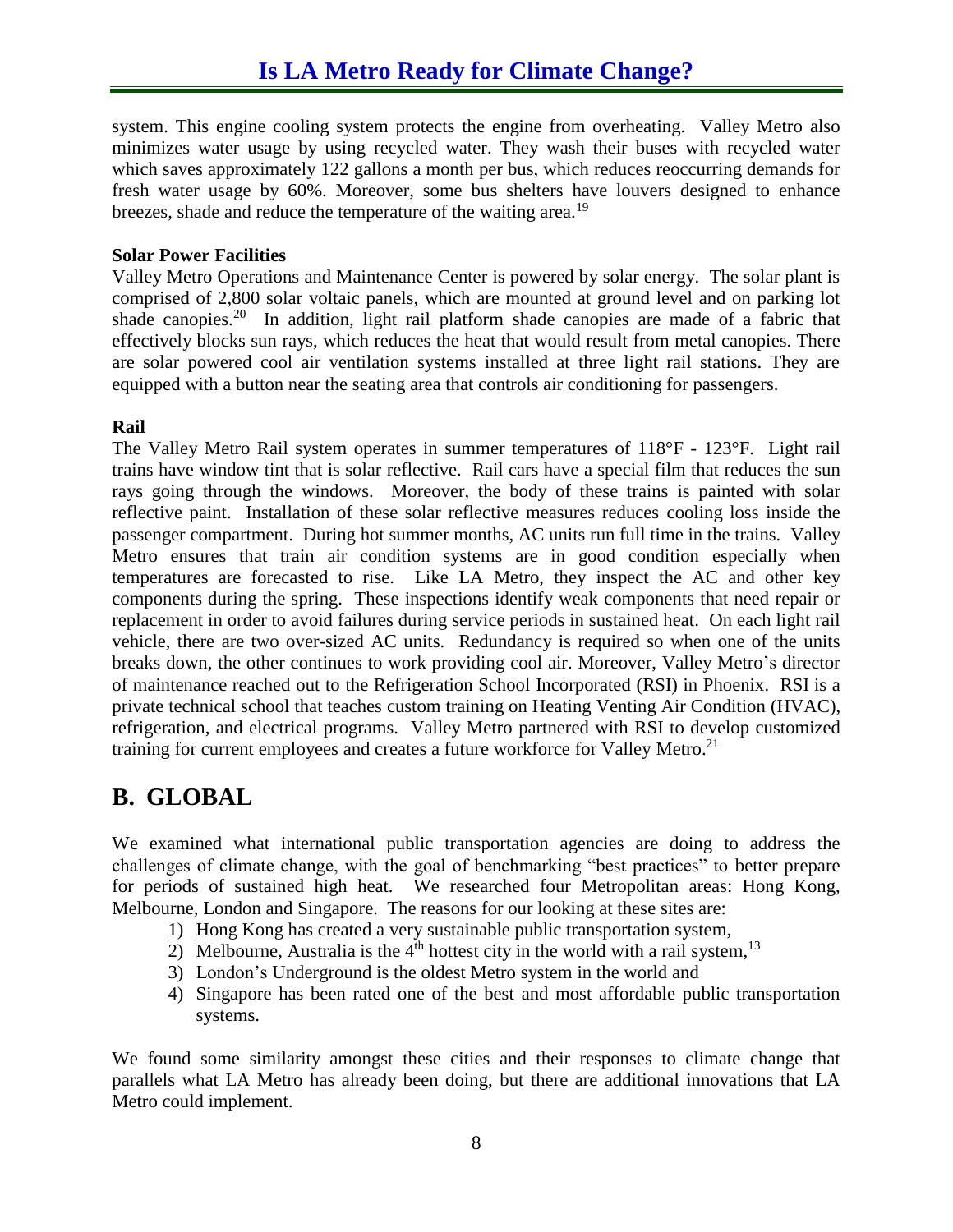### **Hong Kong**

In Hong Kong, the Mass Transit Rail (MTR) is a major public transportation network consisting of light rail, heavy rail, and bus lines. According to the Sustainability Report 2017, MTR has been minimizing energy consumption, and reducing carbon emission. In order to efficiently use energy, MTR adopted regenerative braking technology for rail operations. Regenerative Braking converts kinetic energy produced during braking into electrical energy which is then put back into the overhead catenary power supply network. Other trains on the same line can then use this power as they tap into the overhead power system. MTR installed "super-capacitor" energy storage devices which store the surplus energy that is produced by regenerative braking of the trains. When energy is needed this system releases that stored energy, and that in turn, reduces the overall system demands for electrical energy.

To further minimize energy consumption, MTR replaced lighting throughout its train stations with LED lights. At some MTR stations, escalators are turned off when passenger demands are low; and cooling fans are turned off during non-operating hours. MTR has also replaced chillers, with more energy efficient ones to reduce electricity consumption. MTR cleans its trains, railway infrastructures, and stations with "recycled" water, and after rail cars are washed, this water is again recycled for toilet flushing in depots or for another evolution of train washing.

To further reduce greenhouse gas (GHG) emissions, MTR has been replacing its aged bus fleet with new Euro standard buses. Euro standard buses have LED lights and energy efficient engines installed to reduce GHG emissions. These buses also meet the latest and most stringent GHS emissions standards currently implemented in Hong Kong.<sup>22</sup>

#### **Australia**

Metro Trains Melbourne (MTM), operates a train system in the 4th hottest city in the world with 115°F summers. <sup>15</sup> Extreme heat, followed by rapid evening cooling, increases incidents of "buckled rails" (rapid expansion and cooling of the steel rail). According to MTM, trains slow down during periods of extremely high temperatures to ensure customer safety because a "heat

buckled rail" can result in a derailment. To monitor real-time rail track temperature, MTM installed multiple electronic monitoring sensors on its rail lines. In 2015, MTM installed 32 new track sensors which allow them to monitor real-time rail track temperature. <sup>23</sup> When actual track temperatures reach 131°F or higher, the speed limit is restricted to 50 MPH. <sup>24</sup> Moreover, MTM installed concrete sleepers (rail ties) to prevent the rail track from buckling (because the concrete ties accommodate superior anchoring techniques). <sup>25</sup> Also, they found that extreme temperatures cause



**Figure 6: Sun kinks occur with wooden ties**



**Figure 7: Concrete sleepers prevent deformation in rail**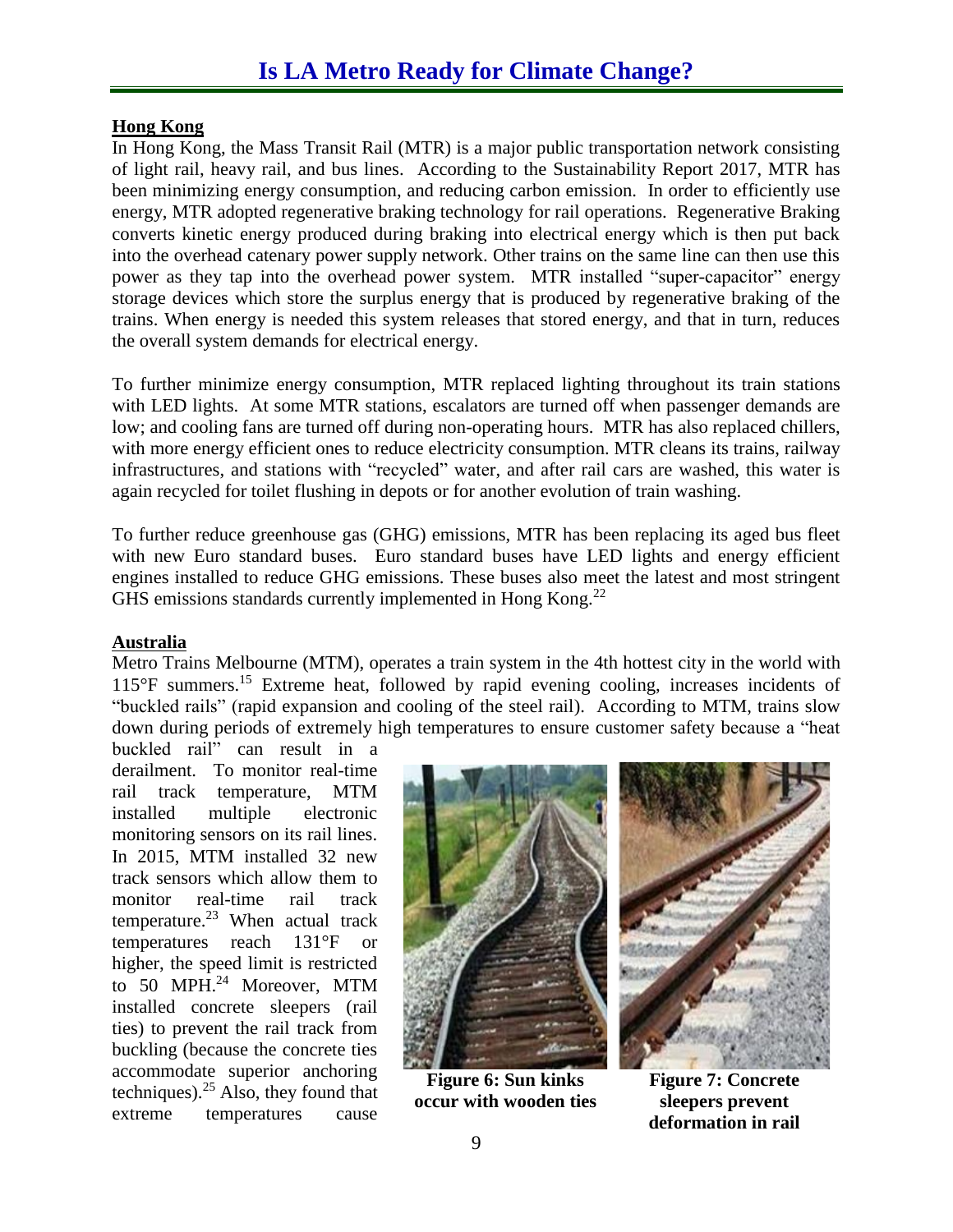wooden sleepers to "bend" while the concrete sleepers do not distort under the changing temperatures.

#### **London**

Network Rail in London installed mini weather-stations and thousands of track-side probes to monitor track conditions. When the weather is hot, Network Rail slows down trains to mitigate the effects of extreme heat creating track displacements due to rail buckling. Network Rail uses



**Figure 8: Weather station to monitor rail temperature** 

speed restrictions at vulnerable locations (curves and bridges). The speed restrictions reduces the dynamic stresses on the rail so that the rail is less likely to buckle during the hottest part of the day. Moreover, they paint part of the rail white to lessen heat absorption, which decreases incidents of buckling.<sup>26</sup> Maintenance teams check the stability of the track in winter and strengthen any weak parts before summer. Outdated electrical cables are replaced to prevent sagging in extreme temperature. Auto-tensioning devices are used to ensure

the tension in the cable is kept constant. Moreover, Network Rail encourages passengers to bring water bottles and provides bottled water on-board trains during periods of hot weather.<sup>[27,28]</sup>

#### **Singapore**

In 2016, Singapore's Land Transport Authority (LTA) tested the installation of electric fans at five bus stops.<sup>29</sup> The purpose of the fans is to cool passengers while they are waiting for their bus in periods of sustained hot weather. The electric fans are mounted on the columns of the bus shelter to provide **better airflow coverage.** To activate the electric fans, patrons can press the button, and the fans turn-on for 15 minutes at a time. Since the testing results proved promising, LTA now has several high volume stops in Singapore equipped with these fans to provide heat-relief for waiting passengers.



**Figure 9: Electric fans installed at the bus stop in Singapore**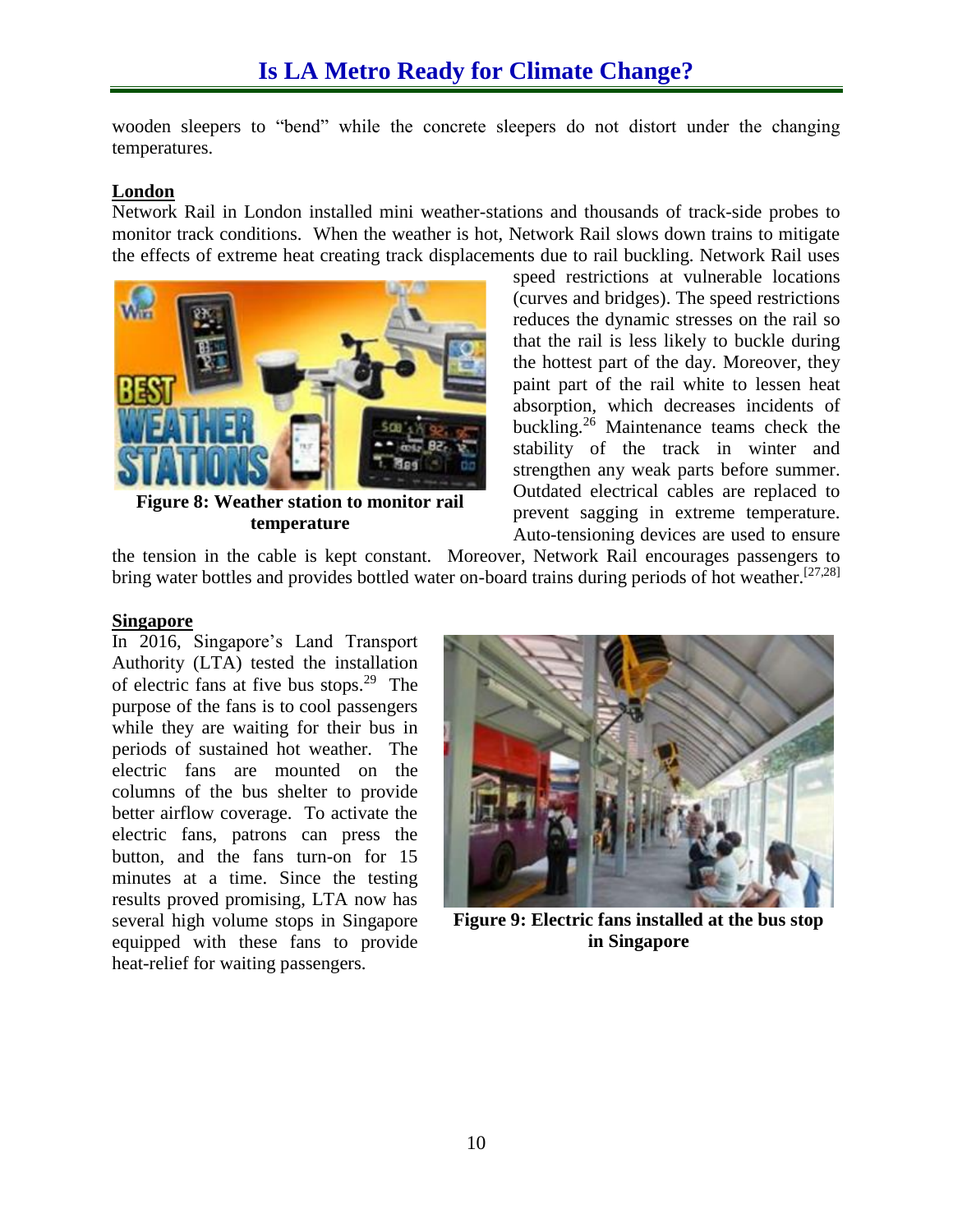In 2018, LTA built a trial "smart bus-stop" on a busy major road in Singapore.<sup>30</sup> "Smart" busstops are equipped with the Airbitat Oasis ventilation system. This system consists of several



overhead nozzles mounted on the inner roof, which draw from a reservoir of cold water. The system filters the air of harmful particles; thus, the cool air pumped out by the overhead nozzles is more than 90% cleaner than the surrounding air. Normal air-conditioners use ozonedepleting refrigerants that generate another source of heat, however, the Airbitat Oasis system creates an eco-friendly evaporative cooling of the ambient air.

**Figure 10: Airbitat Oasis smart bus stop in Singapore**

Additionally, the system's sensors can measure air temperatures and transmit data to supervisor screens that display temperature and air purity levels. Also, the built in computer vision and advanced analytics allows the system to detect suspicious activities, loitering, and unattended bags. Therefore, it has a safety and security benefit too.

## <span id="page-13-0"></span>**VIII. ENVIRONMENTAL COMPLIANCE AND SUSTAINABILITY DEPARTMENT**

In 2016, the State of California passed Senate Bill 32 which sets a mandate to reduce GHG emissions to 40% below 1990 levels by 2030. That goal applies to the transportation industry, including LA Metro. Transportation emissions account for nearly 40% of all GHG gas emissions in California. LA Metro has already taken steps to meet the challenge of this state law.

Metro's 10 year Strategic Plan (LA Metro Vision 2028), addresses Metro's role and goals for LA Metro is proactive in energy management and the curtailment of GHG emissions. LA achieving California's GHG reduction mandate and providing a resilient transportation system better prepared to adapt to a warming climate. The plan calls for LA Metro accomplishing the goal by expanding and improving the transportation network, as well as partnering with regional partners and stakeholders to manage and build "a resilient mobility system" that effectively reduces GHG emissions and helps to address public health issues while moving people throughout the county.

The LA Metro Environmental Compliance and Sustainability Department (ECSD) has a climate change "Program" that identifies two key avenues to address LA Metro's contribution and vulnerability to climate change and create a more resilient agency: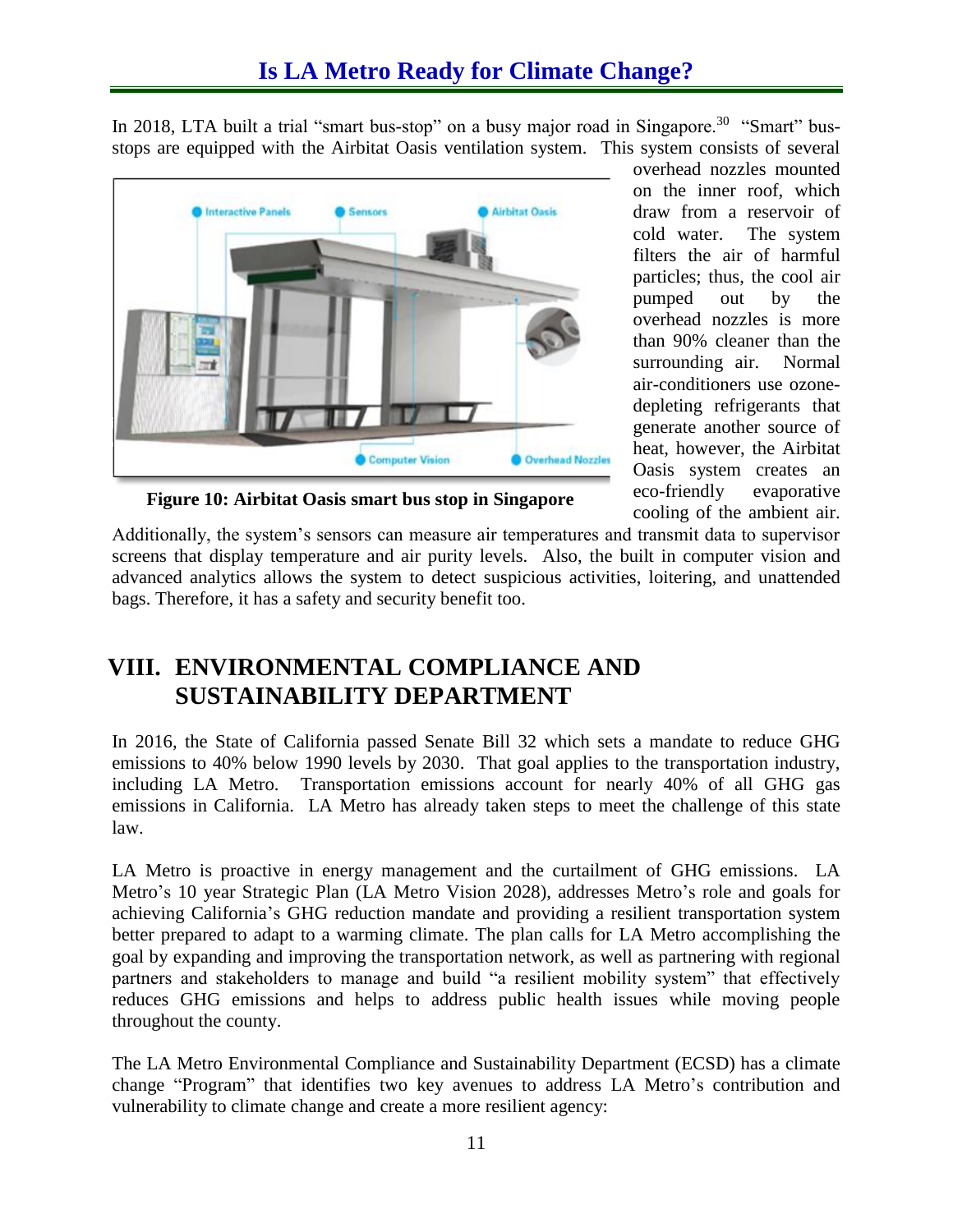- 1) Mitigation: Taking actions to reduce greenhouse gas emissions.
- 2) Adaptation: Taking actions to adjust to the effects of climate change.<sup>31</sup>

ECSD has 150 projects under the Program taking place to promote environmental stewardship and sustainability. The LA Metro ECSD Program is guided by a Climate Action Adaptation Plan (CAAP), a Resiliency Indicator Framework, an Energy and Resources reporting mechanism, and operates under an Environmental Management System (EMS). The Program further recommends updates to the LA Metro Rail Design Criteria (MRDC) and the Bus Rapid Transit Design Criteria and other technical documents, and among others. Each element of the Program has senior environmental staff assigned to continually refine, implement, and monitor the projects under the Program (for a full list of the projects refers to Appendix A or [www.metro.net/sustainability\)](http://www.metro.net/sustainability). ECSD also have put in place classes to educate both LA Metro employees and contractors on heat, resiliency, and sustainability. A few classes available are: Environmental Resilience in the Workplace, Envision Training Workshop, Heat Illness Prevention for Managers and Supervisors, and G-PRO Operations and Maintenance.

The OIG found that the draft 2019 CAAP report identifies the following five key principles of implementation to meet the challenges of climate change:

- 1) embrace climate leadership,
- 2) secure funding and prioritize resources,
- 3) integrate climate knowledge into existing decision-making processes,
- 4) monitor and evaluate progress, and
- 5) engage with community stakeholders.

In addition to these five key program principles, there are also two broad strategies that LA Metro is currently taking to implement climate change protection. These two strategies are:

- 1) reducing LA Metro's greenhouse gas (GHG) emissions, and
- 2) making the LA Metro system more resilient to extreme weather events and long-term climate changes.

The draft 2019 CAAP appendix section entitled "Methodology for Greenhouse Gas Analyses" identifies significant emissions sources, such as electricity usage, natural gas usage, water consumption, refrigerants used for items such as buses, wayside energy substations, photovoltaic solar panels, heating systems, water heating, water conservation, and other energy consuming systems as targets for improved efficiency and emissions reduction. The draft 2019 CAAP identifies strategies that directly target those sources of emissions and reduce them over the next several decades.

The draft 2019 CAAP report also identifies systemic risks of LA Metro facilities, equipment, and other assets based on vulnerability and criticality. A "risk" number is assigned to each factor and these factors are tallied to obtain an overall risk score. This process reveals that increased incidents of extreme heat are the worst case climate hazard for LA Metro. Of secondary importance (in declining order of impact) are landslides**,** wildfires, riverine flooding, electrical outages, and sea level rise (which can inundate low areas). The draft 2019 CAAP report identifies a process to evaluate and resolve these climate risks and provides a menu of adaptation actions as options for ways to resolve these risks. The draft 2019 CAAP should be used to assist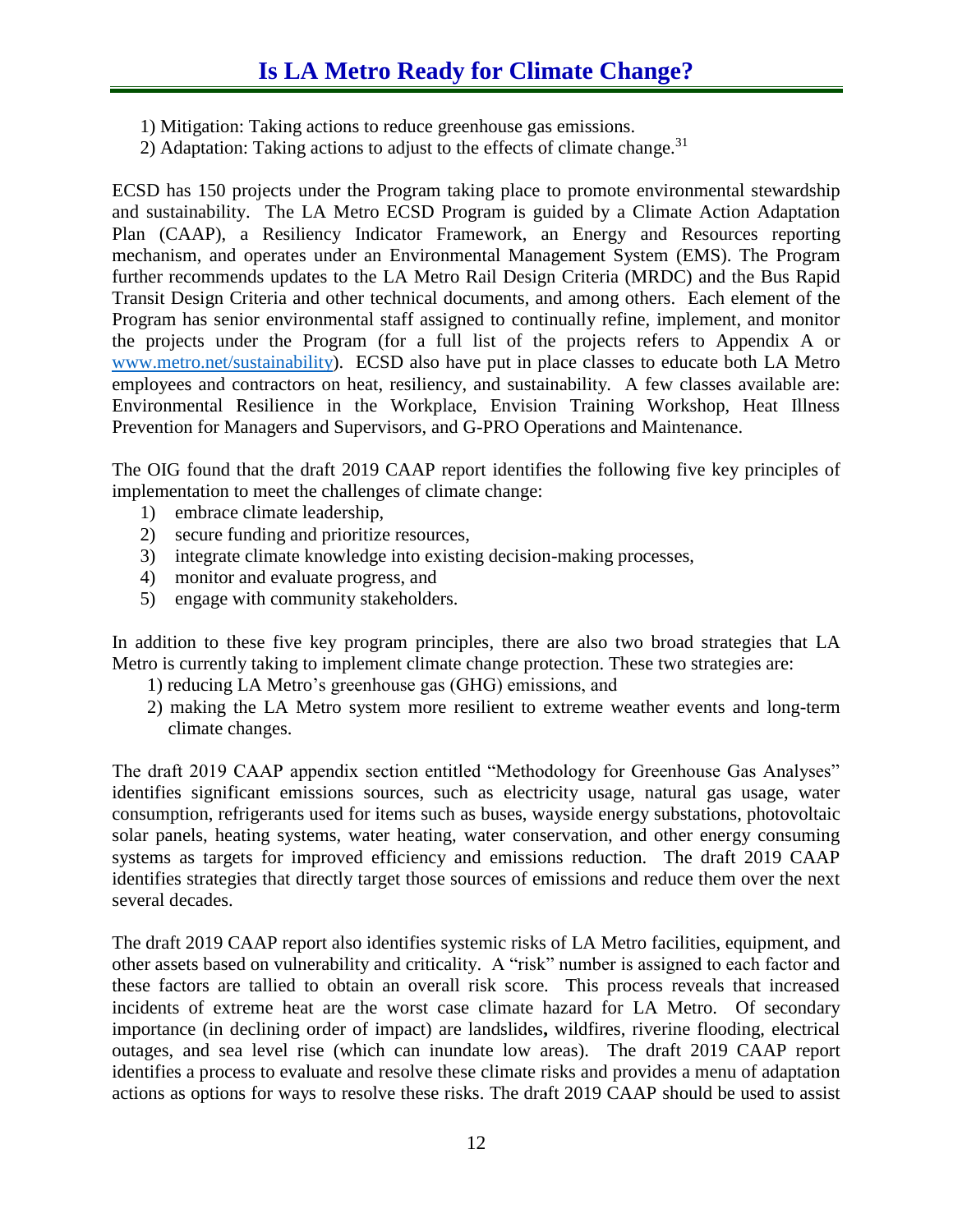LA Metro in decision making processes to implement sustainable options when replacing parts of the existing system, purchasing products, or installing new systems.<sup>32</sup>

The 2019 CAAP report will be presented to the Board by ECSD for adoption in the July 2019 Board meeting. The next section of this report focuses upon LA Metro bus and rail operations and maintenance to determine the steps initiated to reduce GHG emissions. The OIG interviewed various directors and supervisors of Rail, the ROC and Bus departments to obtain information on the risks these departments face, and what is being planned as well as what is being done now to meet climate change challenges. The OIG asked what innovations the departments might implement to deal with each particular risk, and whether the desired changes are funded.

## <span id="page-15-0"></span>**IX. BUS OPERATIONS AND MAINTENANCE**

#### **LA Metro Bus Vulnerabilities and Adaptation**

There are many ways climate change can directly impact LA Metro bus operations and maintenance. During periods of extreme heat, buses tend to break down more frequently than is experienced during normal conditions. Currently, LA Metro bus operations has a 10% decrease in available buses during the summer due to un-scheduled and unplanned repairs related to excessive heat. Bus engines, air conditioning and venting, and electric systems along with other subcomponent equipment fail more frequently during extreme heat because of the added stress placed on these systems. When extreme heat extends for months, the demand for summer materials increases. Coolant wear components, surge tanks, radiators, water pumps, thermostats, and coolant hoses all have increased failure rates generating abnormal demand. Evaluating the summer versus winter bus parts consumption over a 5-year average, the costs show \$1.6 million was spent on parts in the summer versus \$404,000 for the winter. [Appendix B] This is almost a 4 to 1 difference in part consumption because of the current high heat of Los Angeles summers. As identified in the draft 2019 CAAP report, certain parts of the County could experience an additional 6-7 weeks of summer heat which could substantially increase the current 3 months of summer. This implies pushing the part spending in closer to \$3 million. Greater maintenance demands will require an increase bus maintenance division annual budget if bus service is to continue at current levels.

ECSD has developed a program called the Environmental Management System (EMS) which is an FTA-endorsed program for managing environmental compliance. This program addresses risk and vulnerability through the EMS framework. LA Metro's bus maintenance facilities have aided maintenance personnel during periods of high heat. They now implement an early spring inspection and maintenance program and perform additional inspections on high heat days to proactively address severe weather impacts. During the summer, maintenance staff performs inspections and evaluates major system operations more frequently to reduce failures while in service. They are also replacing old-style hoses with new hoses (made with different materials) which can last five times longer than the previously specified hose model. If the average temperatures stayed hot for months instead of weeks, could existing maintenance staff keep up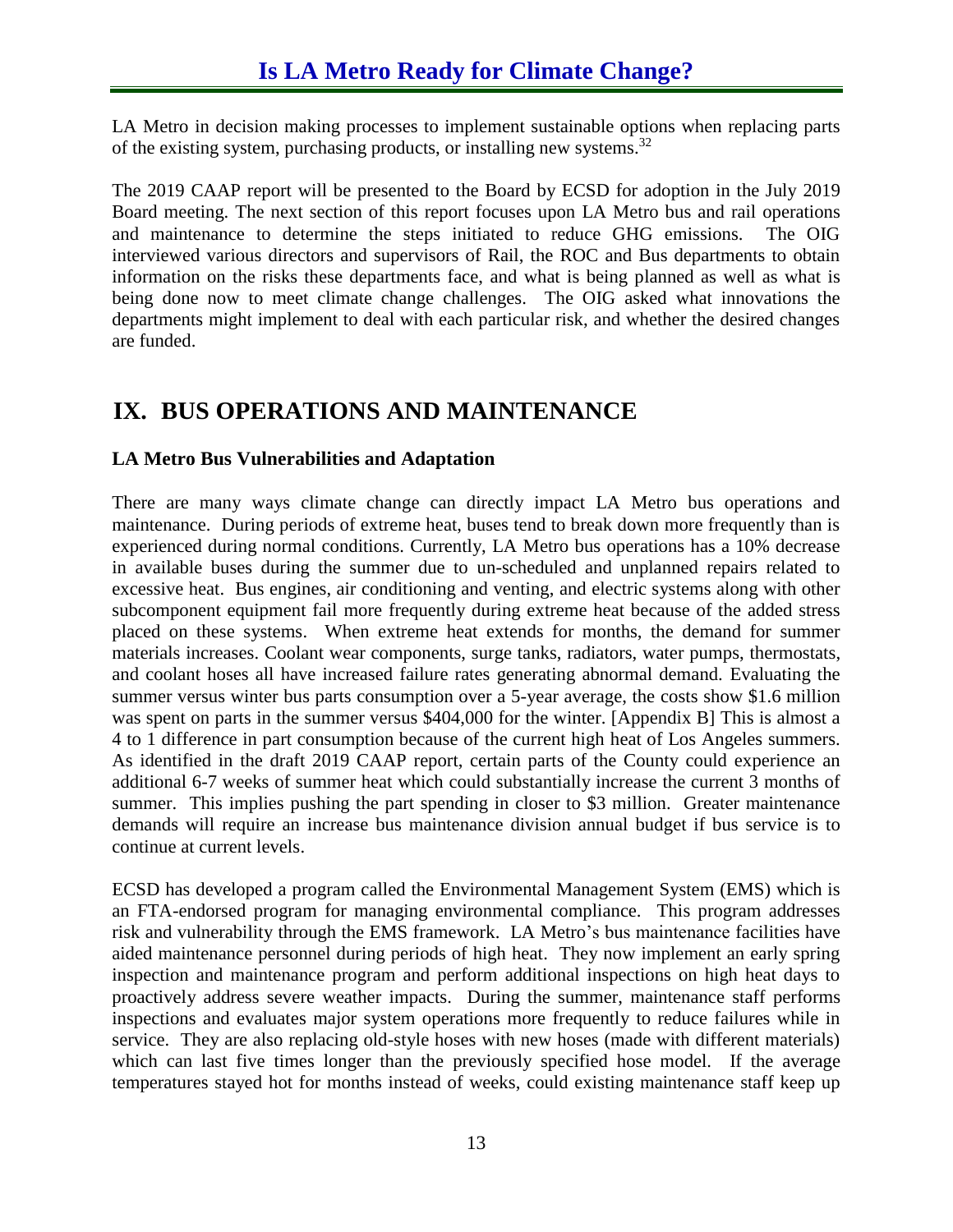with increased demands for inspections and proactive repairs? To prepare for climate change impacts, additional maintenance training, procedures, and budget for spare parts will be needed**.**

Heavy precipitation causes rust to form in the steel frames of buses at an accelerated rate. This results in buses having leaks, cracks and rust that affects the structural integrity of the bus. The normal rotation cycle of buses calls for replacement at 12-years. Some LA Metro buses have been in service for over 18 years. These older buses required fuel tank replacements as the fuel tanks certification expired which rendered buses inoperable. Fuel tanks were adapted to switch from diesel to compressed natural gas (CNG). The required bus upgrades coupled with a lesser availability of spare parts compounds the task of maintaining the fleet in a sustained "surge" operation.

Sustained periods of "bad" weather conditions (high heat or increased rainfall) create additional demands on bus braking systems, engine coolant systems, HVAC systems and other components such as windshield wipers and headlights require proactive inspection and replacement as needed. Sustained periods of heavy rains or high heat could put increased numbers of LA Metro buses out of service, resulting in service delays. During the "normal" rainy season, rain alerts and notifications are sent out by division managers to enable bus operators to prepare and be ready for storm conditions. During a rain alert, the maintenance staff check wipers at night and make sure buses are in good mechanical condition to operate in service the next day.

Regarding GHG emissions, LA Metro is developing a comprehensive master plan to convert LA Metro's entire bus fleet to be zero emission vehicles by 2030. The current bus fleet is powered by CNG which burns cleaner than diesel fuel.<sup>33</sup> LA Metro has ordered electric buses to "service" test" the new electric bus technology. However, first generation test buses had to be returned because they did not meet LA Metro's service requirements. Fully loaded, the electric buses could not effectively transit some of the Los Angeles hills, without temporarily shutting down some of the onboard systems. LA Metro's return of these "service trial" electric buses leaves LA Metro in a conundrum as to effectively accomplish the "zero emissions" 2030 goal, based on the current state of the technology.

EMS has provided Bus Operations and Maintenance "targeted" training regarding safety, emergency response, and preparedness for natural disasters. Because of these education programs, employees are aware of the importance of the environment and the impact environmental change can have on operations. For example, before this training, some bus operators and maintenance employees did not know that oil and grease is harmful for the environment. Now, they have been trained on how to properly handle and dispose of these harmful chemicals. Currently, tailgate meetings are held daily to discuss safety and any improvements to keep bus operations safer for our customers and for employees.

## <span id="page-16-0"></span>**X. FACILITIES**

LA Metro's Program Management and ECSD has made some significant milestones in meeting the challenges of climate change. LA Metro's Division 13 Bus Maintenance and Operations Facility is an example of a high performance building which is designed to meet LEED Gold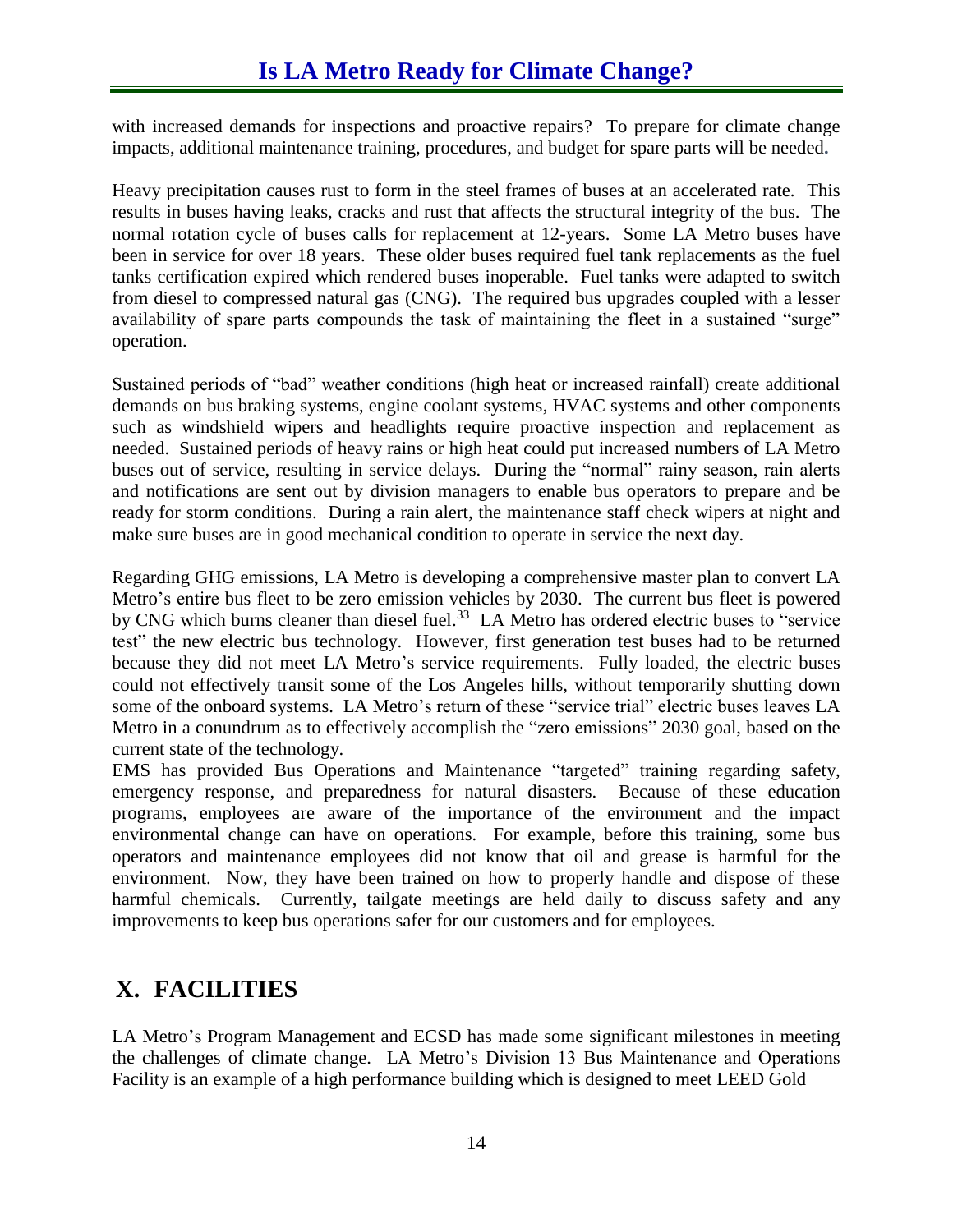Certification Standards of the United States Green Building Council.<sup>34</sup> It was designed and built with sustainable construction methods and has sustainable design features. Part of the building façade is covered with solar panels and photovoltaic panels (PV). Solar panels are installed at the top and sides of the building.



**Figure 11: Division 13 - Bus operations and maintenance facility**

The building is designed to allow daylight to major work areas and open spaces are naturally ventilated which makes the building efficiently cool down. Additionally, the rooftop of Division 13 has a green garden with native California plants to reduce contributions to the City's heat island effect. This green roof garden is accessible to LA Metro employees so that they may enjoy their breaks at the roof garden (studies have shown that this helps to maintain employee attentiveness, morale, and sense of well-being). There is an underground storm water retention tank (with a capacity of 275,000 gallons) that collects rainwater (purple water) for bus washing, landscaping, and other uses. In addition to the rain water, Division 13 receives 10,000 gallons of water per week from the prison next door. This water is also added to the underground storage tank. LA Metro also has a 15,000 gallon tank near the Central Maintenance Facility to gather storm water that drains into the larger tank when it gets full. At Division 10, buses are washed with purple water (rainwater or recycled water used for non-potable purposes) which lessens dependence on imported water sources.<sup>[35,36]</sup>

### <span id="page-17-0"></span>**XI. RAIL OPERATIONS AND MAINTENANCE**

### **LA Metro Rail Vulnerabilities and Adaptation**

Climate change can directly impact LA Metro rail operations and maintenance. Metro's Rail Operations and Engineering teams identified that the Rail and the Overhead Catenary Systems (OCS) as LA Metro's assets most vulnerable to sustained conditions of high temperatures.

The maximum train speed is 55 mph under normal conditions (determined by California's Public Utility Commission for semi exclusive right of way). Trains are ordered to slow down to 30 mph when the temperature is  $115^{\circ}$ F. Rail temperatures typically are  $20-25^{\circ}$ F above the outside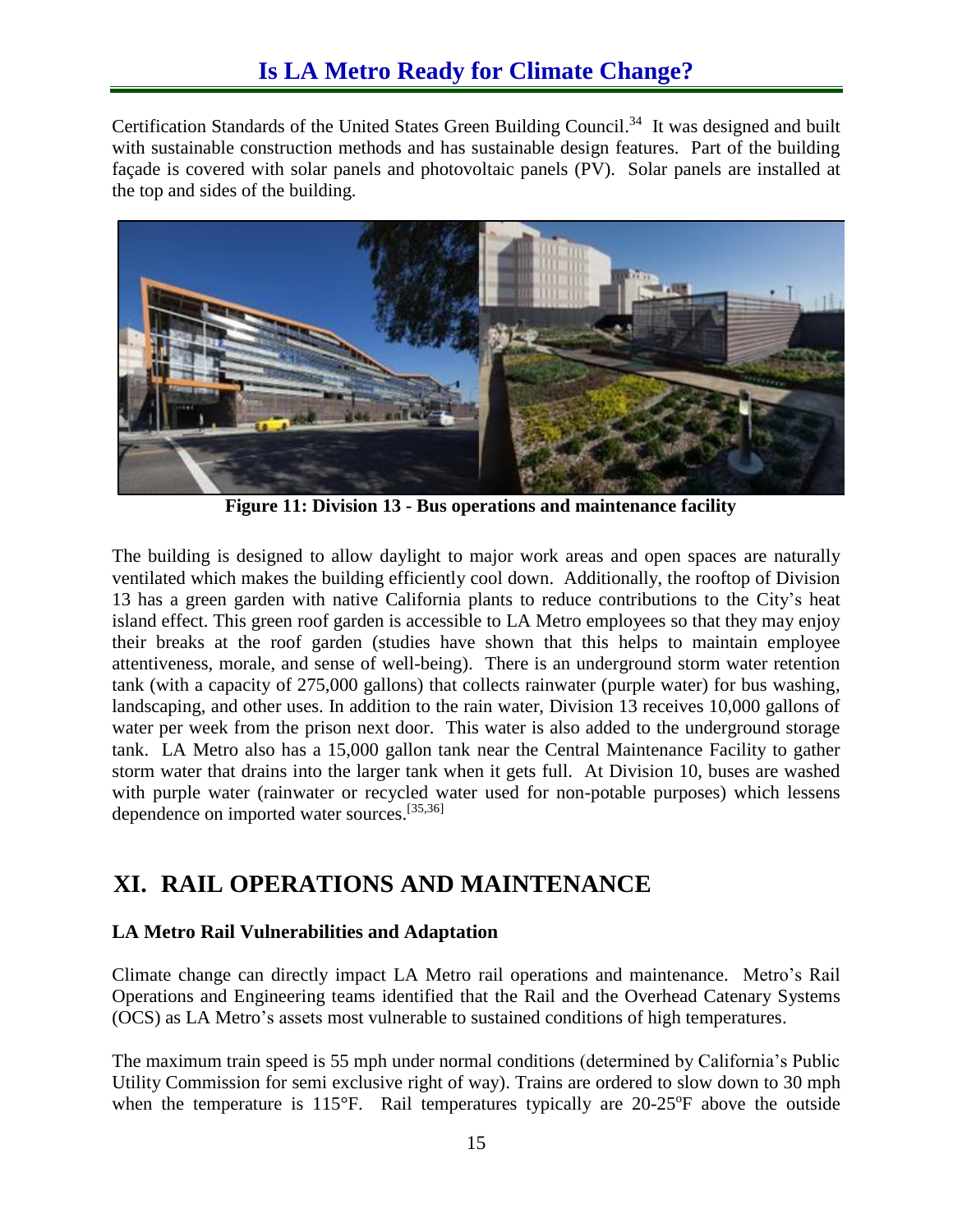ambient air temperature. As the rail heats, it expands. LA Metro rails are manually checked. The track department sends staff out to walk the track, check the track temperature, and visually check for anomalies in the rail and ballast that would indicate rail displacement. They look for rail that is pulled apart (failed and separated at bolted or welded joints), or with "sun kinks" (longitudinal displacement in the track alignment resulting from the heating of the rail), or a lack of ballast around the sides of the ties (cupping) and the roadbed shoulder. These occurrences are primary causal factors in train derailments. Personnel also perform inspections at night; a person rides on a High-Rail vehicle at slow speeds and visually scan the rail to ascertain if there has been any movement from the original track alignment.

The OIG inquired as to whether there were sensors on the track to monitor the real-time rail track temperature when ambient air temperatures approach the 115°F degree threshold. The response was that those monitors are too expensive and there are too many miles of track. One of the OIG's primary concerns is safety and management of cost versus risk. Track heat sensors would only need to be added to sections of rail exposed to temperature variation in the historically and projected future hottest locations. LA Metro should consider acquiring track heat sensors for rail that is exposed to high ambient temperature variations. It may also be possible to install laser temperature technology to rail cars and transmit temperatures to the ROC or provide mobile temperature lasers to train inspectors for rail monitoring.

To avoid sun kinks, pull-apart, and/or buckling (both hot and cold weather issues), the rail is prestressed before new installation and whenever repaired. This is the Federal Railroad Administration-49CFAR part 213 (FRA) solution to welded rail installed in chronic warmer climates or those subject to extreme temperature variations. If during installation, the laying temperature is incorrect and the rail shrinks due to a drop in temperature more than the design allows, stresses within the rail can cause the rail to break or crack. All LA Metro lines are prestressed to 110 $\degree$ F degrees at  $\pm$ 5 $\degree$ degrees tolerance. Pre-stressing mechanically / thermally alters the rail by heating it until it expands and then anchoring it in alignment at its expanded state so that the rail is in a constant state of tension. The length of rail needed equals the same length it would be at a hot air temperature; the rail is then anchored in place with thermal forces minimized. The degree to which rail is pre-stressed is dependent on the geographical location



**Figure 12: Photos of rail "cupping," "sun kink," and "pull-apart"**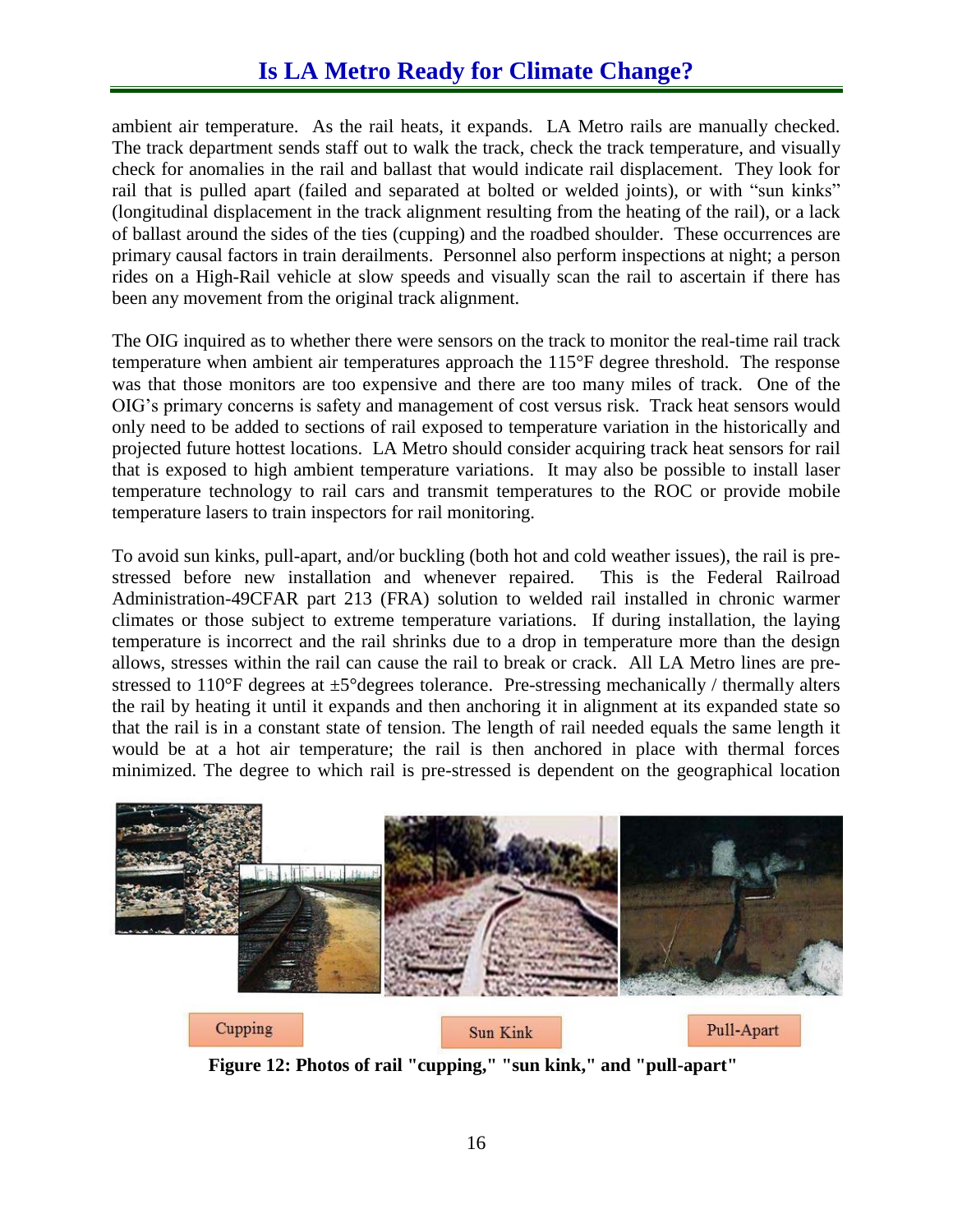where it is going to be laid; with curves and elevation changes (such as bridges or tunnel entrances) requiring a greater degree of pre-stressing.<sup>37</sup>

All LA Metro rail lines are designed with Train Control Systems that use electronic circuits through the running rails of the tracks. As such when a "Rail Pull-Apart" incident occurs generally the Train Control System will be disabled or fail and the ROC is alerted that the Train Control System has a problem and ROC will Dispatch Rail Operation Staff to check the area to determine the cause of Train Control Signal Loss.

### **LA Metro Overhead Catenary System and Trolley Wires Vulnerabilities and Adaptation**

Trolley wire, also called copper wire is on the Blue Line at sections Long Beach to Willow and Washington Blvd. to  $7<sup>th</sup>$  Street/Metro Center Station. The trolley wire terminates where the system goes underground into the  $7<sup>th</sup>$  Street/Metro Center Station. This trolley wire utilizes the same type of copper wire as the Overhead Catenary System (OCS). The OCS is "standard" for

all other locations on the LA Metro system except for the yards (which use trolley wire) and underground tunnels which are heavy rails and uses 3<sup>rd</sup> rail pick-up for electrical power. The trolley wire system does not have the supporting weight tensioning system that the OCS has. The trolley wire system does not have a center bar support; but instead, has a cross-wire to support and lift the wire which spans multiple lanes of street traffic and ties into poles at the sidewalk or right of way. As air



**Figure 13: Blue line trolley wire & cross wire**

temperatures rise, the cross-wire heats, expands and slacks, creating a sagging in both the crosswire and the trolley wire. Adjustments occur in the spring and fall, and typically takes a considerable amount of staff, effort, and time to tighten. As necessary, measurements of the contact wire are taken and adjusted. At the location of Flower Street and Washington Blvd. the cross wires are tied to the support poles. These poles lean when the crosswire is tightened with a winch and pull in toward each other, bow, and create a potential hazard. The OIG was told the

Blue Line project originally wanted to replace this area to a spring stack tensioning system, but the upgrade would take over a year and half to obtain City Right of Way permits. We understand replacement of the poles with the spring stack heat sensitive tensioning system would take several years to accomplish as well as a significant increase in cost. With the "New Blue" project, all of the wires are being replaced but not the poles.



**Figure 14: Proposed spring stack tensioning system**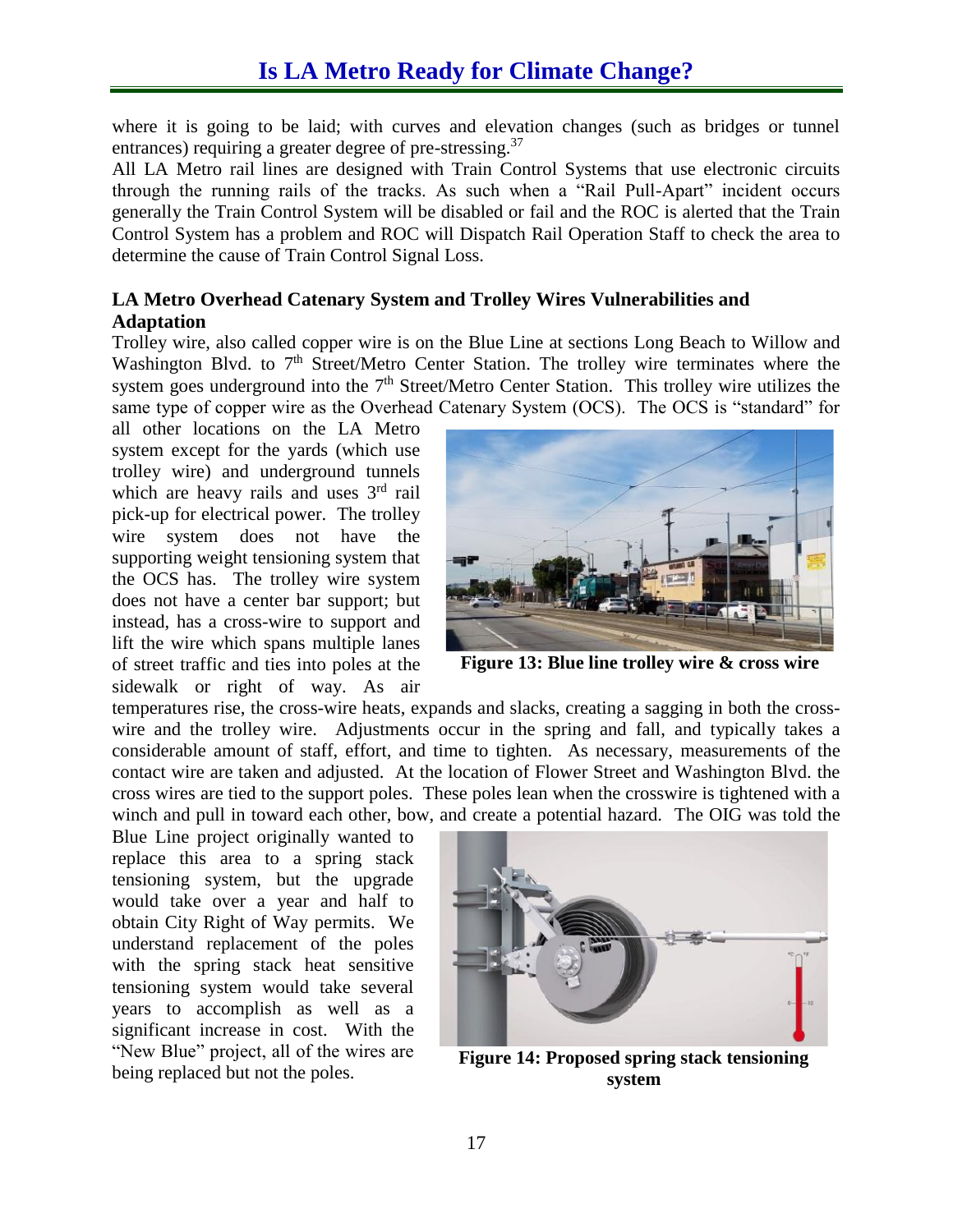All wires are impacted by the heat. The spring stack tensioning system is most durable and effective to remove the sag from the wire in the extreme heat.

LA Metro has experienced problems with the OCS during high heat conditions on the Gold Line. To reduce and eliminate the sagging of the catenary lines, there is an automatic tension system with weight stack that is selfadjusting which exerts force on the wire to create tension. These weights pull the wire taut and remove the sag when the sun heats and expands the wire. On the Gold Line the pole heights were designed lower than the rest of the system. Additionally, on the Gold Line the original design of the pulley wheel, that the wire runs over, has frayed the wire in the past which caused the wire to snap and the weights fell to the ground. Currently the pulleys are being replaced with the correct size pulley wheel to eliminate the problem of wires fraying. The weight stack auto tensioning is operating correctly on the Blue, Green, and Exposition Lines. The OIG was also informed that birds have occasionally made nests in the weight stacks which caused the tensioning system to fail.



**Figure 15: Existing weight stack tensioning system**

Engineering complete analysis on the balance weights. The weight stacks are bottoming out and sitting on the ground on hot days. There are 51 locations where the new spring stack tension system should be implemented, 16 locations for further adjustments to the weight system and 63 locations on the Gold Line where no action

The locations on the Gold Line in the track region of Pasadena to the end of the line along the foothills are a

concern because temperatures tend to be hotter in this area. Because of the low heights of the poles with the weight stack system and the excessive heat, this area is watched very closely in the hot summer days for sagging wires, weights on the ground, and overheated rail. LA Metro's System Engineering group has evaluated the Gold Line OCS to determine and recommend where the newer technology of a spring stack tension system is more appropriate for the area. Refer to Table 1 for the summary of results balance weight improvements and Appendix C for Systems

|  |  | <b>METRO Gold Line Balanceweight Improvements</b> |  |
|--|--|---------------------------------------------------|--|
|--|--|---------------------------------------------------|--|

| <b>Replace with Spring Tensioners</b> |    |
|---------------------------------------|----|
| Weight Adjustments Required           | 16 |
| <b>No Action Required</b>             | 63 |
| <b>Total</b>                          |    |

**Table 1: Systems Engineering summary results of Gold Line**

is required. The spring stack tension system can eliminate the problem of sagging catenary lines, manual inspections and works with the shorter poles. The Gold Line could benefit from the installation of the spring stack system as mentioned by Systems Engineering noted in Appendix C in order to mitigate high temperatures.<br> **I.A.** Matrix should consider natrofitting its system to include this immensional LA Metro should consider retrofitting its system to include this improvement.

A proactive solution developed by Wayside Systems Engineering is to have an on-board roof mounted OCS / trolley wire inspection system. This system will run as part of revenue rail service and document the condition of the Overhead Contact Power System with actual real time

18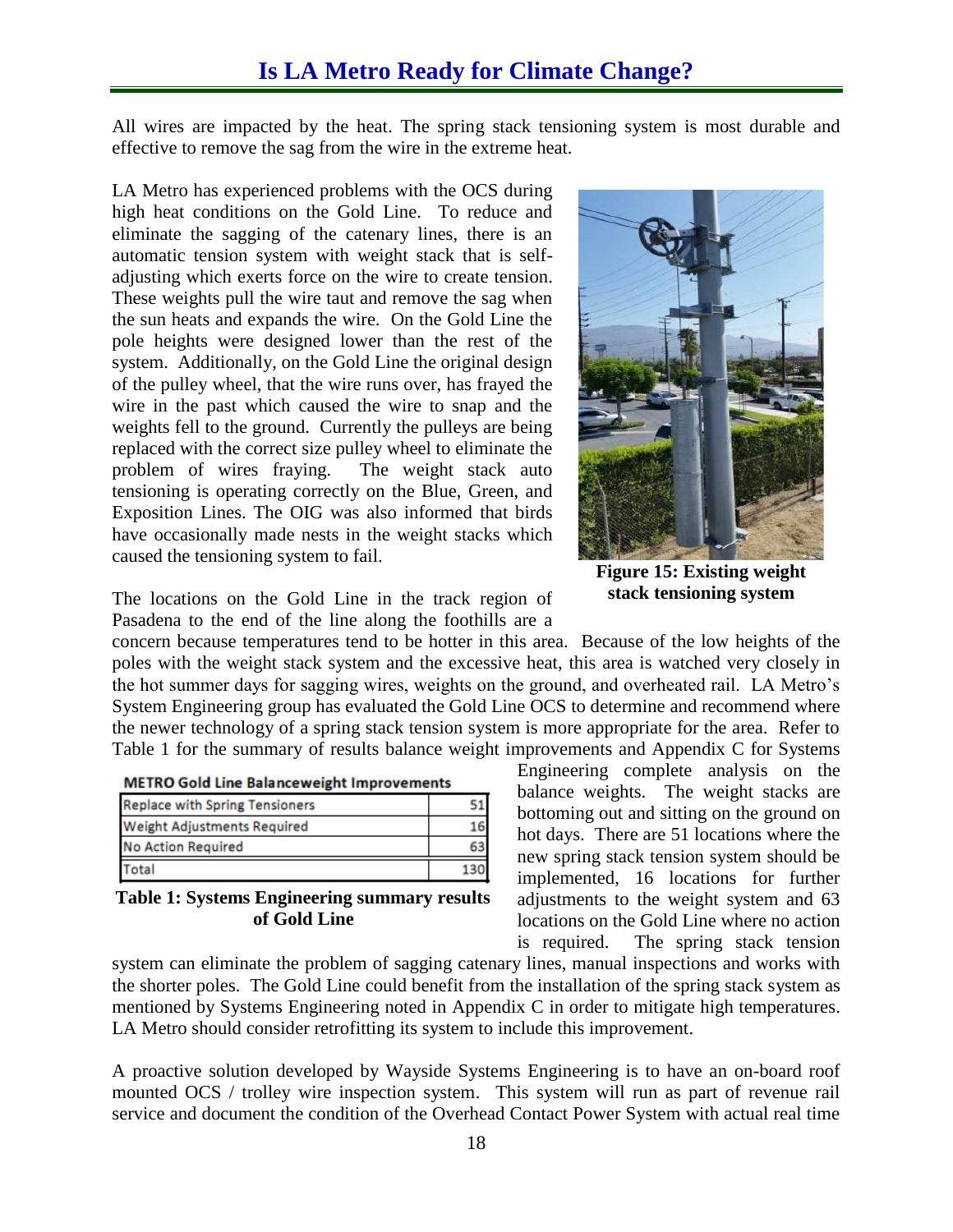analysis to alert the wayside traction power system of potential and pro-active issues associated with the power system inspection for light rail systems. This new system is currently running as a test on the LA Metro Expo and Blue Lines to validate the accuracy and performance of the equipment.

Plans are also in progress by Wayside Systems Engineering to have a wayside placed Pantograph Inspection System that would examine the pantograph on all light rail vehicles to determine if the pantograph may be showing signs of premature wear or cracked carbon strips that could contribute to an entanglement with loss of rail service. Entanglement is caused by hot temperatures heating the wires, wires then sagging and oscillating as the pantograph pushes forward on the line. Metro needs to rectify this vulnerability.



**Figure 16: Pantograph entanglement with OCS wires**

LA Metro, like Hong Kong MTR, has regenerative braking in all the rail lines and rail vehicles. MTR utilizes a super capacitor to put the energy back into the system by way of OCS where LA Metro utilizes the flywheel technology. The energy created by movement of the flywheel is transferred back into the system. LA Metro has two projects currently testing the system. One is on the Red Line at Westlake/Mac Arthur Station and the other is at the Gold Line at Pasadena Station. Metro is also looking into installation of a reversible traction power substation which would send regenerated energy back into the utility. By utilizing the system of regenerative braking, LA Metro is moving forward in reaching the State of California's goals of zero emissions and creating a renewable energy resource.

#### **Other System Components**

Other vulnerabilities that were identified are the Heating, Ventilation, and Air Conditioning (HVAC) systems in trackside equipment rooms and electronic component cabinets. These cabinets provide power (traction power sub-station) to the OCS, trolley wires, and communication system. These electric component cabinets often heat resulting in equipment failure and critical shutdowns. HVAC systems have been installed in the cabinets to keep the circuit boards from overheating and melting. However, the Gold Line is still vulnerable to overheating because that area is hotter than any other parts of the LA Metro system. A second exhaust fan has been added in various locations on the Gold Line. When the HVAC fails and the supervisory control and data acquisition (SCADA) equipment gets too hot, the system shuts down and goes offline. Communication cabinets are critical because it controls the radio system from the ROC to the trains. When it shuts down, there is no communication except by cell phones. When the HVAC fails in the control room and system failure occurs there are backup generators; however the generators can burn out if operated too long. Trains operating on the tracks can run independently of the ROC in the event that the ROC has a shut down or system failure due to power failure. LA Metro has a monitoring system to alert and control a system failure due to heat, however it is comprised of "standard" overheat alarms that come up on the SCADA network. The FRA standards for Positive Train Control mandates such sensors.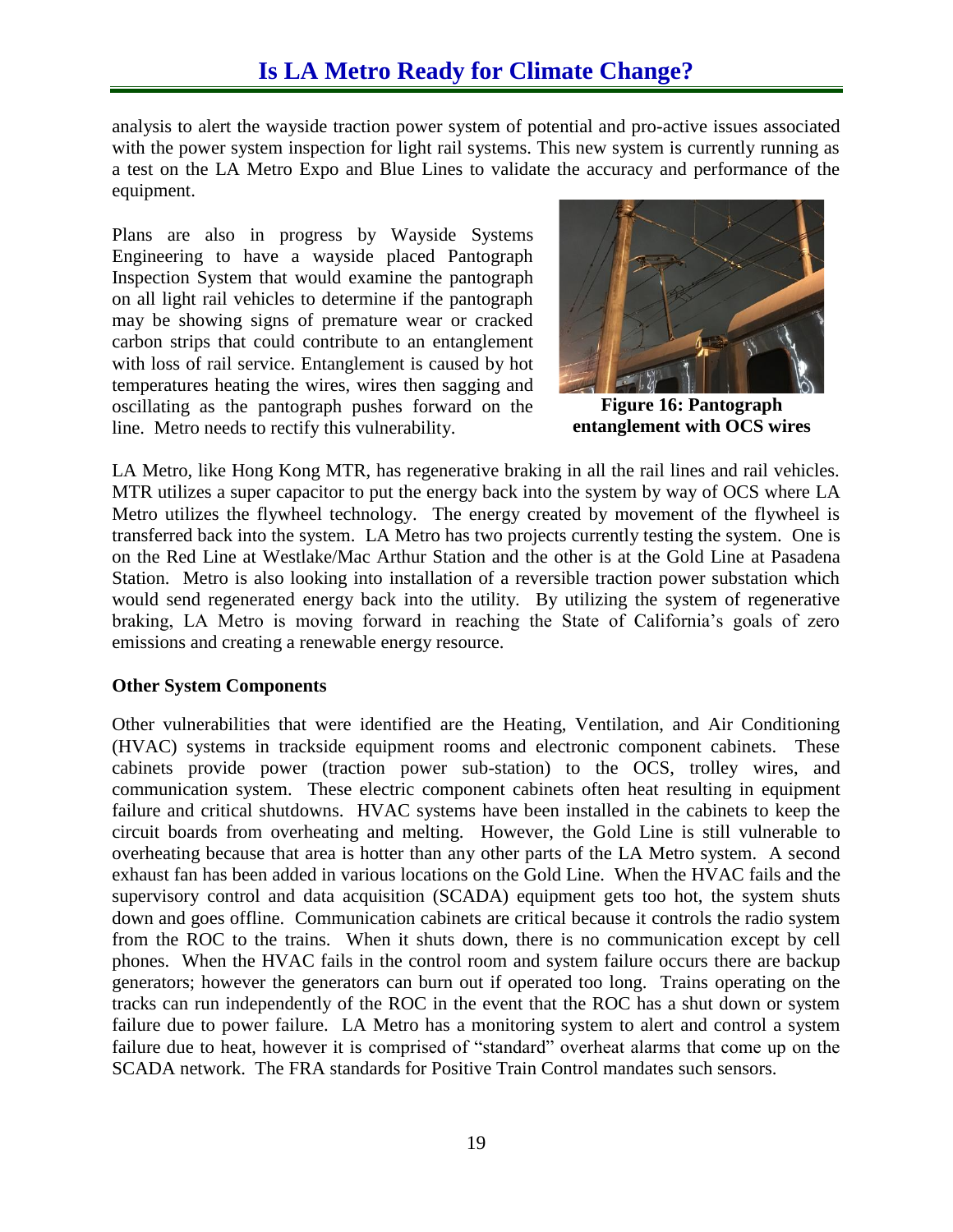# **Is LA Metro Ready for Climate Change?**

Proactively the Rail department has taken measures to protect equipment by installing insulated bungalows to provide protection for signaling and sensor components. Additionally, to make the train control and communication cabinets cooler LA Metro has painted the outside of the cabinets with  $\frac{3}{4}$  inch thick, one time only, Marine paint. They have stated that this paint has helped in cooling the cabinet but still more AC, vents, and fans or other mitigation steps are needed as temperatures continue to get hotter, for more days per year. Exhaust fans are installed throughout the system.

In the event of severe heat has caused the system to shut down, the escalation procedure is the Emergency Notification system. The protocol is to send out an emergency alert by telephone, email, or text message. Staff will be dispatched to repair the problem.

A positive action that the train operators are doing in the hot summer is keeping the train doors shut at each terminus. Patrons push a green lighted circle on the outside the train door to open the doors. This helps to preserve cooled air inside the train.

For protection from the sun at the stations 2/3 of each station walkway is covered. As the climate becomes warmer and lasts for greater number of days, more complete coverage of the station walkways, misters, air cooling systems like Singapore's Airbitat Oasis system, and water fountains to enable people to refill water containers is desirable.

Older rail cars in the P865 series that operate on the Blue Line have issues with the HVAC system that are less dependable. Additionally, the Red Line cars have cooling deficiencies that may need to be considered for state of good repair prioritization.

Below the LA Metro light rail there are underground storage areas called vaults. When there is a heavy down pour, the underground vaults flood. Maintenance of way (MOW) personnel must pump out the vaults immediately when they flood. Spliced wires in the vaults corrodes and cause shortage failures. A drainage/flood solution is needed for the underground vaults.

### **The Rail Operations Center (ROC)**

The ROC cannot precisely monitor real-time weather and temperature conditions at key locations on the system. We were told that they do not have this capability. They do obtain weather information from the media. The ROC could run more efficiently with the ability to have current 'real time' temperature informational feeds at multiple critical locations of the LA Metro system in order to dispatch employees when weather conditions cause a system failure or at higher risk. Currently, only one weather station, located at division 20, has been installed, but there are none on the entire rail system where it is most crucial.

When asked if there is anything that would help the ROC combating sustained periods of extremely hot days, ROC staff cited the following areas:

1. Conducting monthly pre-summer "Summit" meetings regarding anticipated hot weather, the heat impact, updating employees on the procedures for mitigation, and response plans when the temperature rises above a certain limit for a span of time.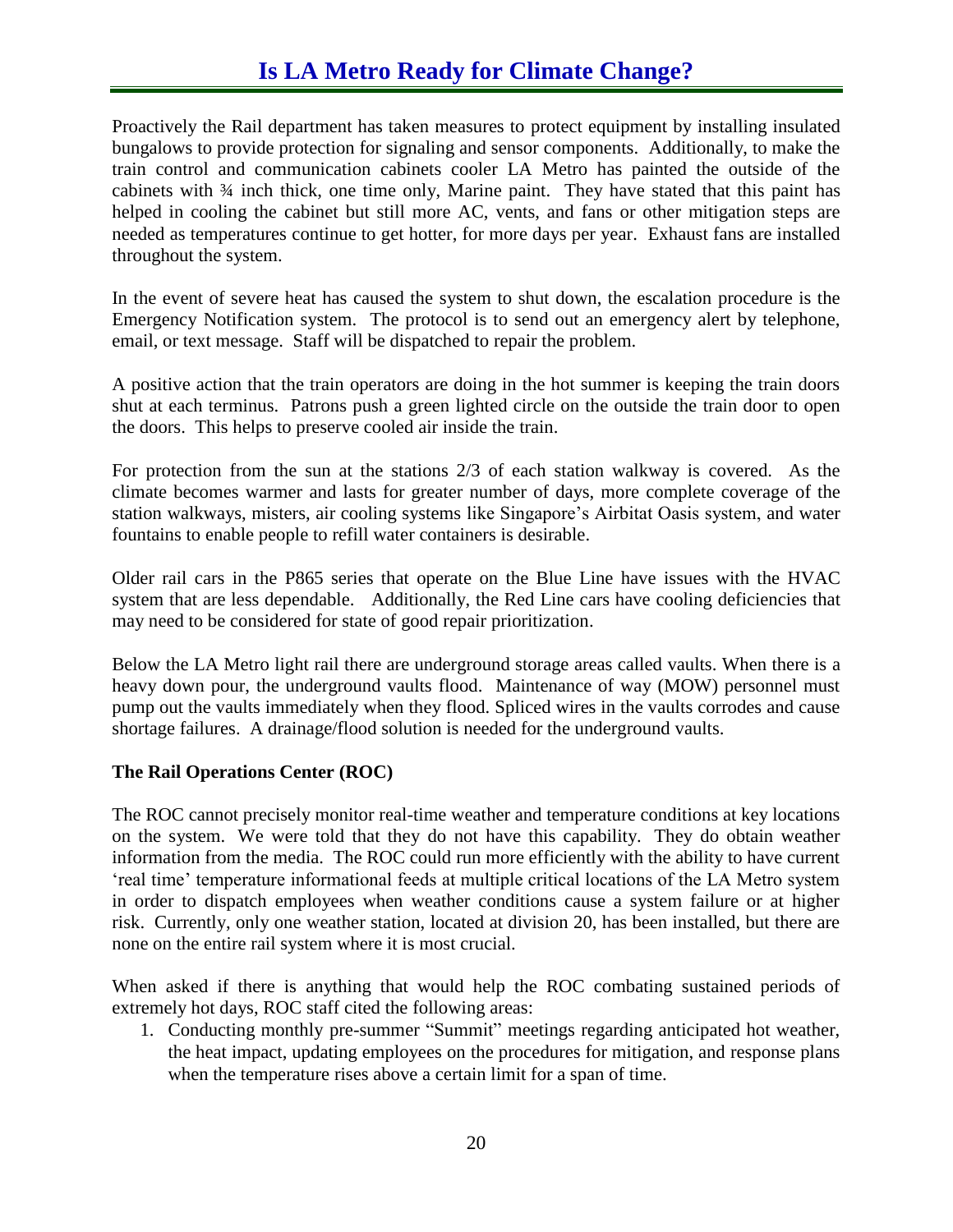- 2. Establishing "baseline" preventative maintenance for servicing and testing emergency generators.
- 3. Establishing a coordinated Severe Weather Plan. Beginnings of an Inclement Weather Plan was started in 2015, but never finalized.
- 4. Conducting monthly meetings, at the Superintendents level or lower, to allow information to flow down from the department heads to the field level supervisors, especially in regards to weather responsiveness.
- 5. Updating the communication equipment which employs speakers located at top of the rail platform canopies. The sound communications with patrons should be checked to ensure it is not garbled and is especially a problem on the Green Line, where patrons may have more trouble adequately hear system announcements because of traffic noise.

# <span id="page-23-0"></span>**XII. SAFETY**

LA Metro is firmly committed to the principle that safety comes first for its customers, employees, business partners and the public. To that end, LA Metro follows the California Occupational Safety and Health Administration (Cal OSHA) guidelines for authorizing the enforcement of standards which require employees and employers to maintain safe working conditions.

### **Policy for Employee Safety**

To ensure the safety of employees who work outside during periods of extremely hot weather, LA Metro Corporate Safety has developed a "Heat Illness Prevention Program" in compliance with the California Code of Regulations. The program steps and procedures that should be followed by Metro supervisors and employees include:

- 1. Managers and supervisors should be trained on their responsibility to provide employees water, shade, and access to first aid, cool-down rests, and exercise.
- 2. Train on the responsibility to make sure water containers and shelters are available at the work site and are accessible by workers. Supervisors should ensure water containers are kept in sanitary condition and check the water level frequently when the temperature rises (above certain prescribed levels).
- 3. Before starting work, "tailgate" meetings should be held to brief employees about the importance of drinking water, rest breaks and the signs and symptoms of heat illnesses if the temperature exceeds or is expected to exceed 80 degrees Fahrenheit.
- 4. Supervisors should ensure that sufficient shade structures are available for employees and give employees a five-minute cool-down rest (every hour) in the shade.
- 5. If the weather is expected to have high temperatures or a sustained high heat, it is the supervisor's responsibility to modify the work schedule, as necessary.
- 6. During heat waves or when temperatures exceed 95 degrees Fahrenheit, each employee should be assigned a "buddy" to watch for signs and symptoms of heat illness. If new employees are assigned to work under conditions of high heat, supervisors should closely observe them for the first 14 days (until the employee becomes acclimated to the new environs).<sup>38</sup>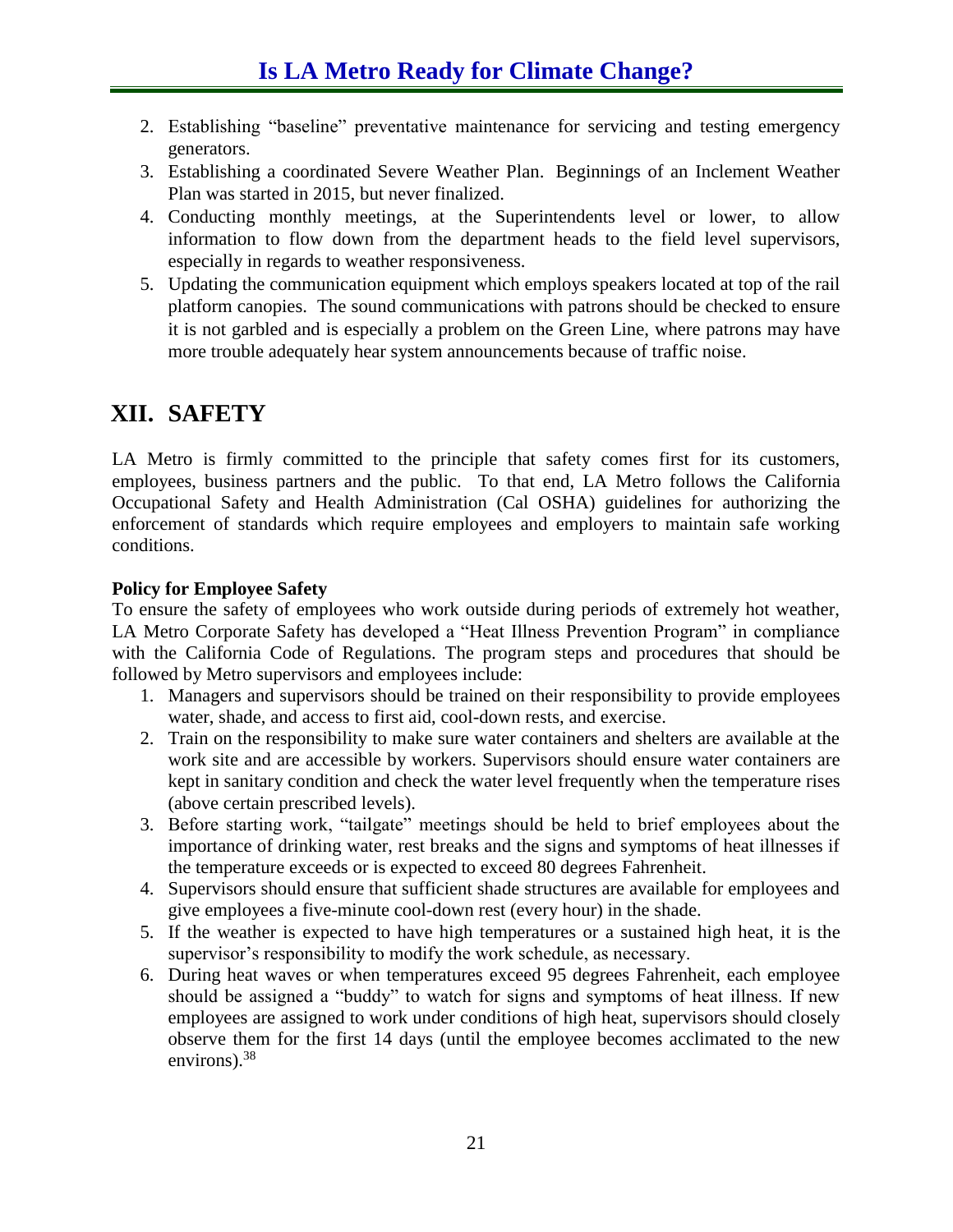#### **Customer Safety and Services**

LA Metro cares about customer safety and gives excellent service to customers. During the hottest periods of the summer LA Metro trains run with speed restrictions to not damage the tracks or overhead power lines, and to ensure customer safety. This is prudent and necessary, because as the temperature gets high, the overhead wire tends to expand, stretch, and sag. During hot weather, trains run at slower speeds and sometimes trains are delayed or cancelled because of repairs to the overhead wires. LA Metro sends out LA Metro Rider Alerts regarding service delays or cancellations. Historically, LA Metro has announced the most delays on Expo Line, Gold Line, Blue Line and Green Line where power is strained or under high heat conditions because those lines are open air track. Customers are provided service updates via Twitter. During the summer, LA Metro reminds customers to wear loose-fitting and lightweight clothing, to use sun screen and to drink sufficient amounts of water. Train doors keep train interiors cool. Customers can press the buttons near the train doors to enter.<sup>39</sup>

# <span id="page-24-0"></span>**XIII. CONCLUSION**

Climate change is occurring globally with notable effects on the environment. There have been more frequent and erratic weather variations such as extremely high temperatures, strong storms, heavy rainfall, flooding of rivers and the coastline, and sustained drought. Global warming, one symptom of climate change, refers to rising temperatures caused by increased concentrations of GHG in the atmosphere. Climate scientists from 185 countries, with thousands of pages of research, recognize the adverse impact of climate change and have committed to working together to reduce atmospheric CO2. Erratic rainfall and sea level rise are other symptoms of climate change. Sea level rise is from two factors related to global warming: the added water from melting ice glaciers and the expansion of seawater as it warms. In the last century the California coast line has risen 7 inches and is expected to rise an additional 10 to 18 inches by 2050 because of global warming.

This review was conducted to determine what actions have already been done to prepare for climate change, identify climate resilient options, and determine additional actions needed to address the impacts of anticipated future conditions. To identify industry "best practices," the OIG researched other transit agencies in our nation, and around the world to determine what is being done to mitigate the impacts of climate change.

### **National Innovations**

The OIG "bench-marked" transit agencies in two hot climate cities and found significant innovations to counter climatic changes for our consideration.

In Las Vegas, the RTC has multiple chill stations for patrons to wait for the bus out of the heat, water wagons drive the bus routes to hand out complementary water bottles to patrons, and has solar powered shelters with LED lighting that provide shade for passengers. In the summer, buses run with balloon tires filled with pure nitrogen to improve tire wear and provide a safer transit experience.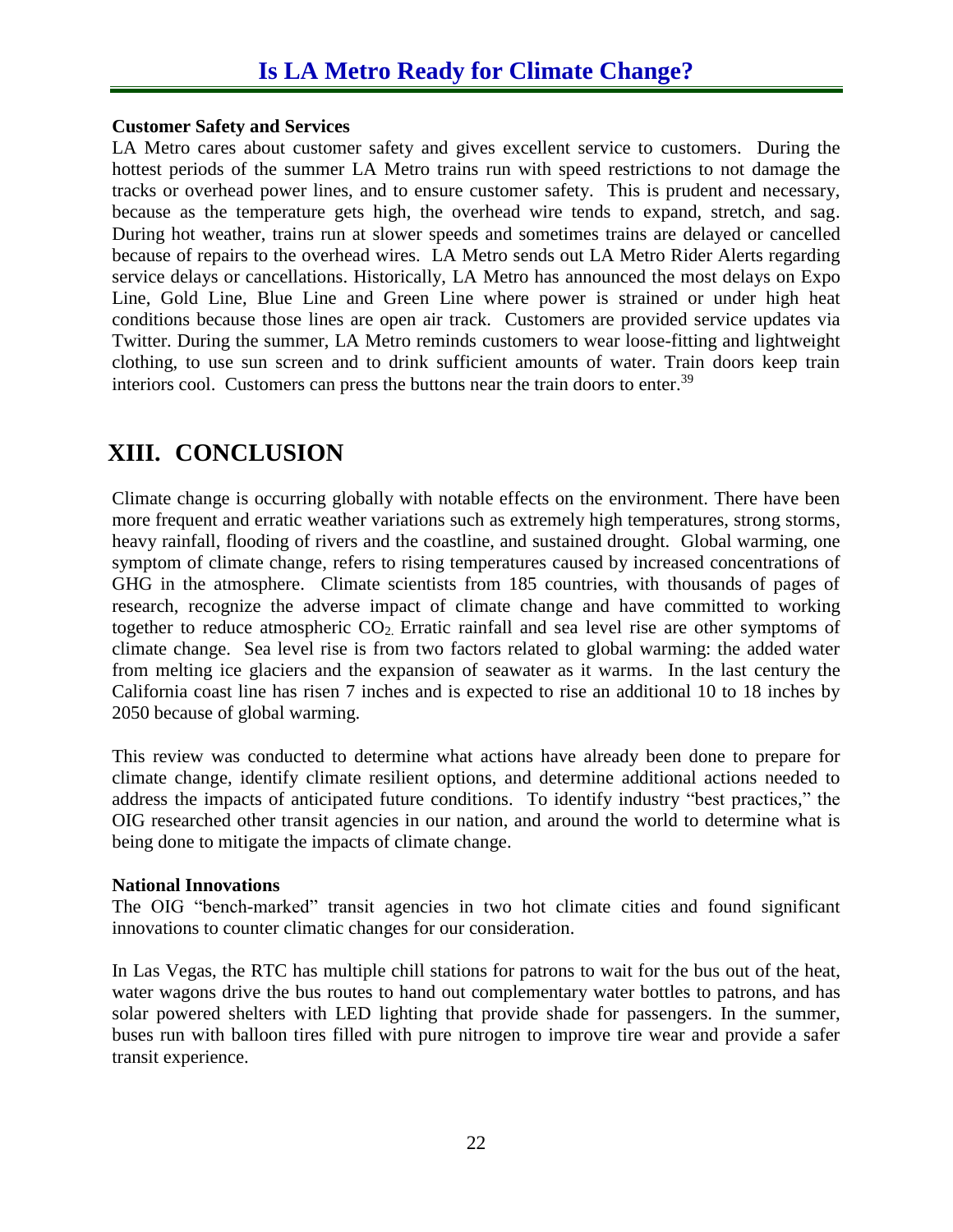In Phoenix, the Valley Metro has installed an additional air conditioning condenser on the roof of its buses. This increases cooling capacity by 60%. They also purchased new buses with special electric engine cooling fan systems to protect engines from overheating. The Operations and Maintenance Center is powered by solar energy. They have installed of shade canopies on light rail platforms made from fabric that blocks the sun rays. There are solar powered cool air ventilation systems installed at three light rail stations that are equipped with a button near the seating area. Valley Metro light rail trains employ solar reflective window tint, train bodies painted with solar reflective paint, and two over-sized AC units for redundancy are placed on each light rail vehicles, all of which enhances cooling inside the passenger compartment. Also, the agency partnered with a local refrigeration school to provide custom AC and electrical training programs unique to Valley Metro's buses and rail cars. Graduate students are then eligible for hire, thus creating community opportunities.

#### **Global Innovations**

The cities of Hong Kong, Melbourne, Singapore and London stood out as "benchmarks" for innovation.

In Hong Kong, the Mass Transit Rail (MTR) uses Regenerative Braking Technology to convert kinetic energy produced by the braking process into electrical energy and puts that power back into the power supply network, with use of super-capacitor energy storage devices.

In Melbourne, the Metro Trains Melbourne (MTM), monitors real-time rail track temperatures, by installing electronic monitoring sensors in its rail lines, so that control authorities know exactly when actual track temperatures reach 131°F or higher and can immediately restrict speed limits.

In London, Network Rail has installed mini weather-stations and thousands of track-side probes to monitor the local trackside conditions (on above ground tracks). When the weather is hot, Network Rail slows down the trains to mitigate the effects of extreme heat creating track displacements due to rail buckling. Network Rail uses speed restrictions at vulnerable locations. In Singapore, Land Transport Authority (LTA) has instituted smart bus-stops. These are equipped with the Airbitat Oasis ventilation systems which have several overhead nozzles mounted on the inner roof, and draws from a reservoir of cold water which cools and purifies the air while removing harmful particles. The cool air that is pumped out through the overhead nozzles is more than 90 percent cleaner than the air that surrounds these stations.

### **Los Angeles County**

In California, transportation accounts for nearly 40% of all greenhouse emissions. In 2018, the Governor signed an Executive Order calling for the State to slash its overall emissions to zero by 2045. He also signed Senate Bill 100 stating, "Not only is California going to slash its emission to zero but shall have 100% of total electricity retail sales in California to come from eligible renewable energy resources and zero-carbon resources by 2045."

LA Metro's ECSD has put together a series of reports, policy, training, and environmental management systems that complement these state environmental goals. ECSD is proactive in climate change mitigation and adaptation with "key" performance goals of reducing GHG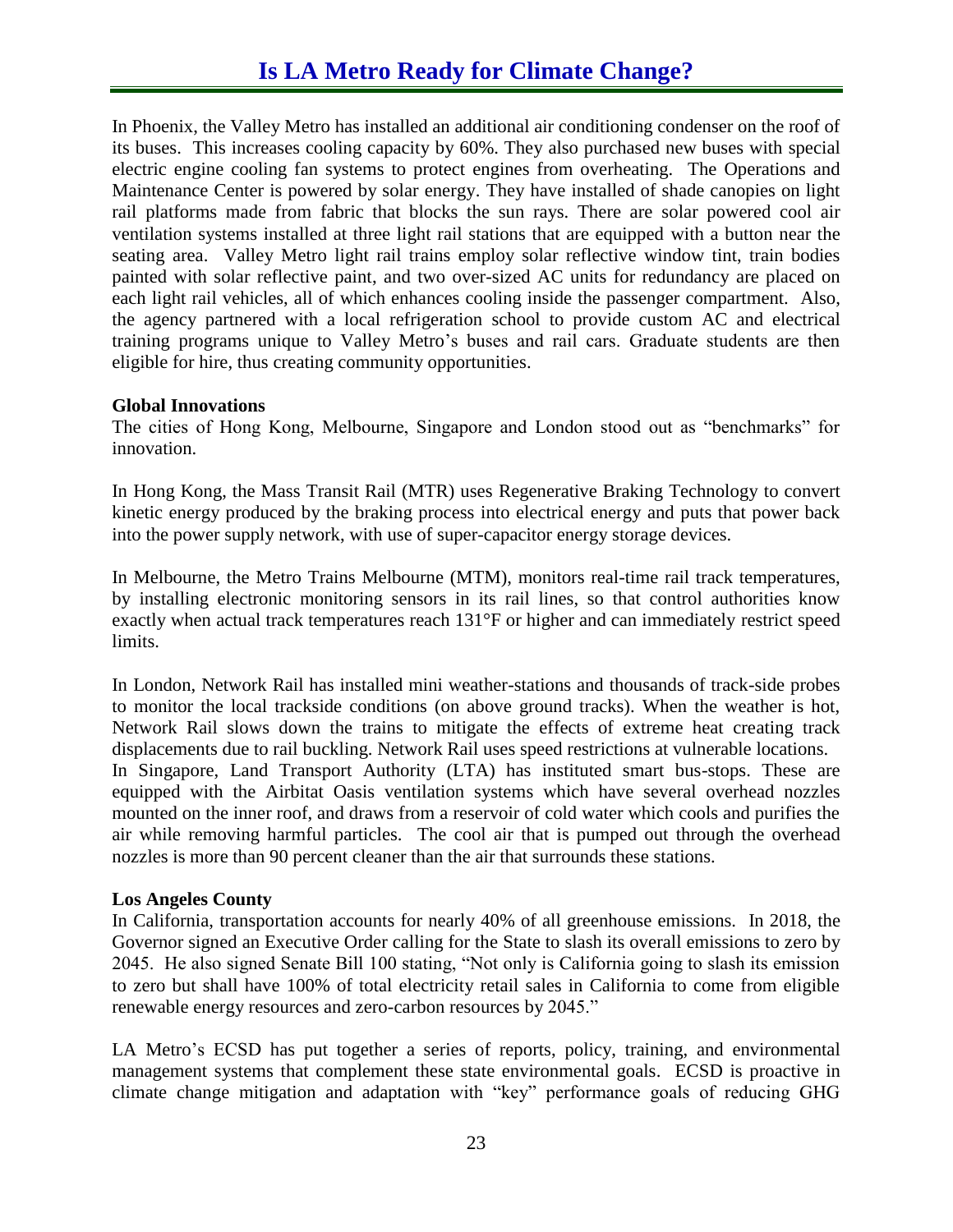emissions and making the LA Metro system more resilient to extreme weather events and effects of global warming.

The OIG interviewed multiple bus and rail operations officials and found:

- 1. During the peak summer months, buses undergo significantly more maintenance as shown in Appendix B.
- 2. The LA Metro bus department tested a few electric buses, however the existing design failed to meet the LA Metro's service requirements.
- 3. The Trolley and the OCS wire systems have maintenance issues during very hot periods. High heat causes the wires to sag and lead to entanglements with the train's pantograph and the contact wire. Newer spring stack technology is available to control sagging wires.
- 4. The rail tracks need to be continually monitored during sustained hot weather for buckling, cupping, and sun kinks. The current method of walking the track and ordering reduced speed to the train drivers, is the way the track is currently monitored for any track anomalies. Pre-stressing the rail at the temperature in the geographic location prior to installation (for new rail) is the predominate method that LA Metro currently utilizes. Pre-stressing the rail at the projected temperatures for the geographic location based on the latest climate models should be implemented as temperatures are projected to increase dramatically.
- 5. There are no electronic monitoring track sensors to immediately measure rail temperatures over periods of sustained heat. Deploying the most modern technology of monitoring rail track sensors should be implemented as temperature increase.
- 6. The ROC currently has no instrumentation to monitor weather and temperature conditions in real time other than the media and one location at Division 20. The ROC could run more efficiently with the ability to have current "real time" weather information. We recommend that procurement and deployment of mini weather-stations to monitor the local trackside conditions at strategic key locations based on variability in micro-climates.

LA Metro has initiated many actions to address climate change and work towards achieving the State mandated emission goals. While much has been done, the OIG team found there are other actions that LA Metro could implement using the benchmarks stated in this report. The evidence the team discovered found that the LA Metro system will be impacted when Los Angeles reaches sustained heat temperatures like those of Phoenix, Las Vegas, or Melbourne. The LA Metro System should continue to innovate and update its operations if LA Metro is to achieve the systemic LA Metro goal as stated in the 2019 draft CAAP report of having zero GHG emission by 2050. While much has been done, there remains much to do if LA Metro is to be effectively positioned to meet the demands that climatic changes will put upon this system in the near-term (7-10 years) and the future. Metro has the responsibility to conform to California State Laws established by the Governor. Therefore, Metro ECSD should be involved in purchases for new construction of transit system and facilities when it pertains to climate change and the warming that will continue to increase. June 2019, LA Metro's Procurement Department also committed to a program to seek more environmental conscious purchases.

Our report makes 32 recommendations for LA Metro to consider implementing to prepare for the impacts of climate change. These recommendations are suggested tactical strategies; not dictates or policies. We make these suggestions without regard to cost, which we have not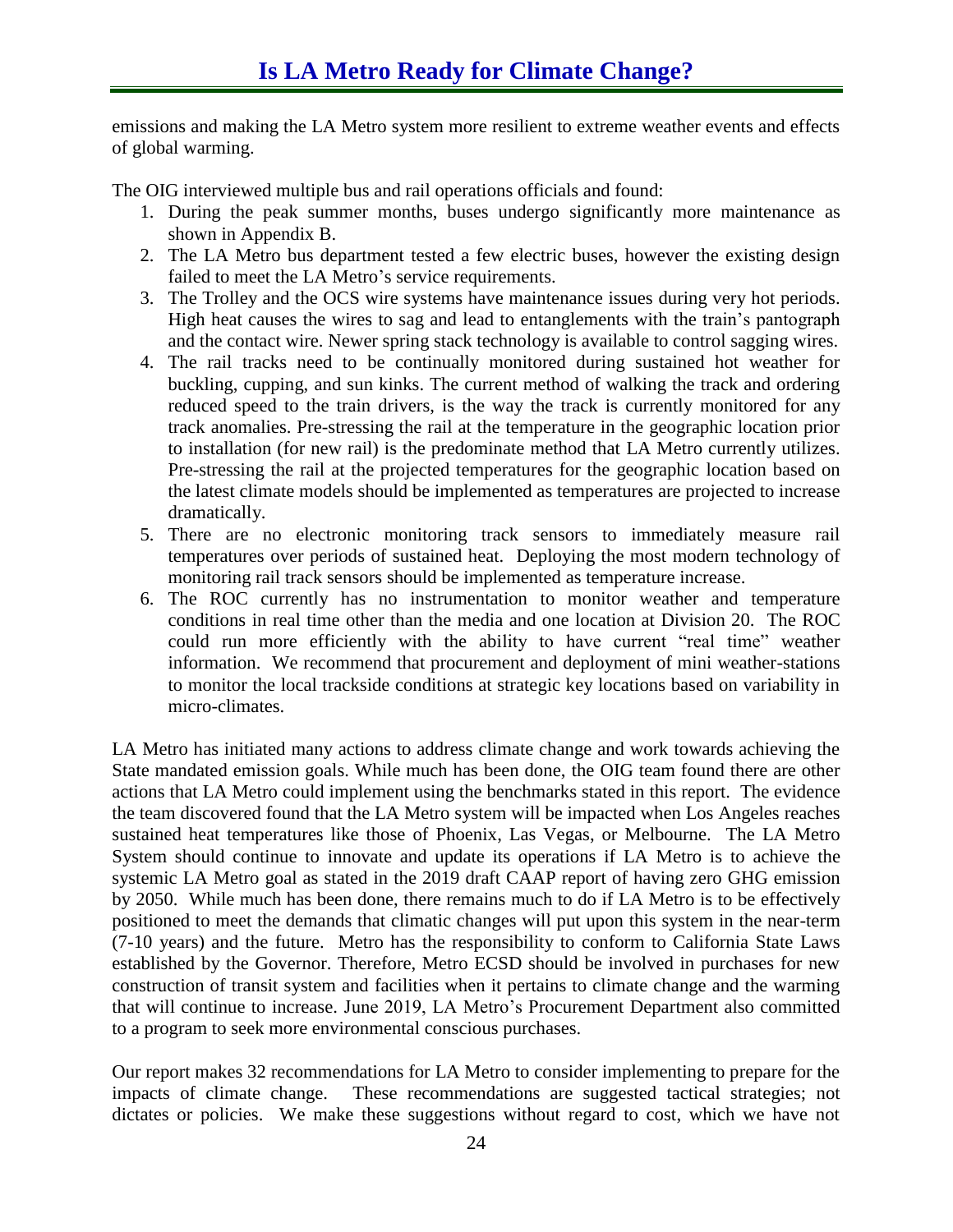researched and would be dependent on many factors. Metro does not possess unlimited funds. Fiscal responsibility of the public's dollars is an essential guiding principle that we would have to be mindful of in selecting the most appropriately prioritized options.

# <span id="page-27-0"></span>**XIV. RECOMMENDATIONS**

The Office of the Inspector General recommends that LA Metro management considers the following:

### **FACILITY**

**Recommendation 1:** Strengthen the system-wide effort to put more solar panels, green roof gardens, cisterns for collecting rain water, and other climate resilient solutions in place to reduce the effects of climate change.

### **WAYSIDE ENGINEERING**

**Recommendation 2:** A drainage/flood solution for the underground vaults along the wayside right-of-way.

**Recommendation 3:** A solution to address the severely leaning crosswire poles at Washington Blvd. and Flower Street which support the trolley wires lines that are prone to sagging in extreme temperatures. When the cross wires are tightened to remove the sag caused by the heat the existing poles are pulled toward each other and should be replaced in a more stringent concrete foundation.

### **FACILITIES/BUS**

**Recommendation 4:** Develop a plan to improve and add bus shelters with the cities.

**Recommendation 5:** Offer Incentives to cities to improve their bus shelters as a part of the NextGen review. Cities that partner with Metro to increase ridership, such as by written commitments for improving bus stop accommodations, warrant consideration for continuing or increased bus service coordination over those who do not.

**Recommendation 6:** Identify and prioritize bus stops that have high vulnerability to high heat and that could benefit from the addition or improved of bus shelters.

**Recommendation 7a:** Install dome top bus shelters that feature solar panels and energy saving LED lighting. Shelters should provide shade for passengers and should have enough room to accommodate a passenger in a wheelchair.

**Recommendation 7b:** Install shade canopies at bus stops that are made of a non-metallic material to block the sun's rays without the excess heat that typical metal canopies generate. Paint bus shelters in heat reflecting paint.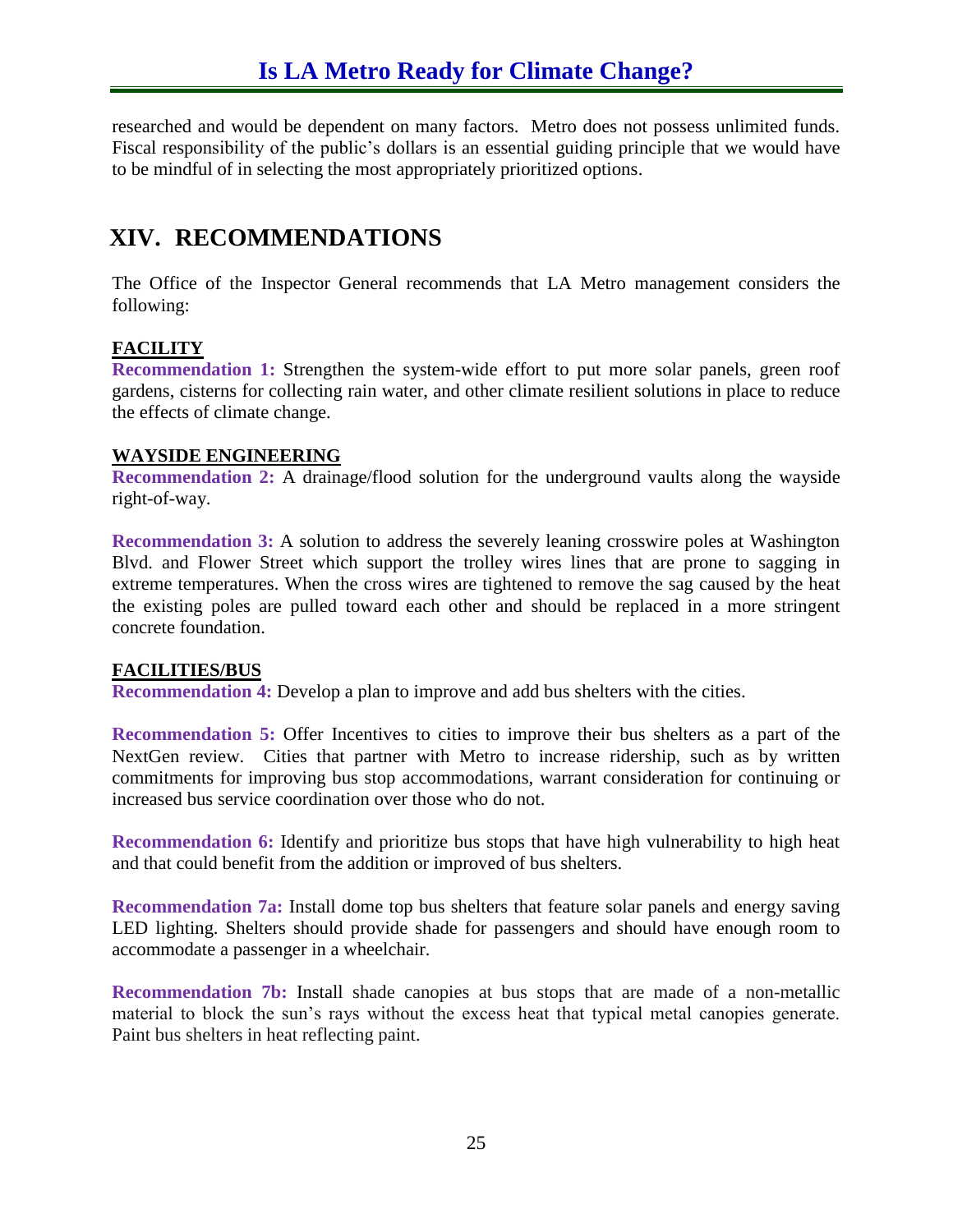**Recommendation 8:** Install bus shelters with side louvers, which allow for breezes, thick screens made of grates to prevent the inside surface of the shelter from being too hot to touch and top shade to help reduce the radiant temperatures.

#### **BUS OPERATIONS**

**Recommendation 9:** For the upcoming electric buses, consider ordering a special electric engine cooling fan system. This engine cooling system protects the engine from overheating.

**Recommendation 10:** Consider installing plexiglass on the top and sides of the bus and reflecting films on the glass that can reduce the temperature inside the bus by as much as  $15^{\circ}$  F.

**Recommendation 11: Plan for anticipated increases in rubber materials such as belts and hoses** for bus and rail due to hot weather for operations and procurement inventory management and budget purposes.

### **VEHICLE ACQUISITION TEAM**

**Recommendation 12:** Install for both buses and trains window tint (sacrifice film or glass) that is solar reflective and has a special film that significantly reduces the amount of the sun's rays.

**Recommendation 13:** Paint the body of the buses with solar reflective paint. Installation of these solar reflective measures reduces cooling loss inside the passenger compartment.

#### **OPERATION MAINTENANCE**

**Recommendation 14:** Expand partnerships with local schools to develop custom training programs such as HVAC, refrigeration and electrical programs to be ready for increased maintenance on bus and rail, like Valley Metro in Phoenix created a partnership with RSI, and thus created opportunities for Valley Metro maintenance employees (and future employees) to get customized training. Proactively, LA Metro is already working on a transit focused school in Los Angeles County.

#### **RAIL & BUS OPERATIONS**

**Recommendation 15:** Improving communication in Operations about temperature sensitive matters by having a Spring Heat Summit to prepare for summer as operations staff report.

#### **RAIL ENGINEERING**

**Recommendation 16:** Replace weight stack tension systems with newer technology of a spring stack tension system. The spring stack is appropriate for high heat climates, prevents sagging catenary lines, and eliminate manual inspections.

**Recommendation 17:** Paint the wayside cabinets (that are not covered in marine paint) with solar reflective paint. Painting with solar reflective paint reduces the heat to the inside of the cabinet and the risk of the components melting.

**Recommendation 18:** Provide mobile temperature lasers to train inspectors for rail monitoring.

**Recommendation 19:** Procure electronic monitoring track sensors to immediately measure rail temperatures in periods of sustained heat utilizing the most modern technology.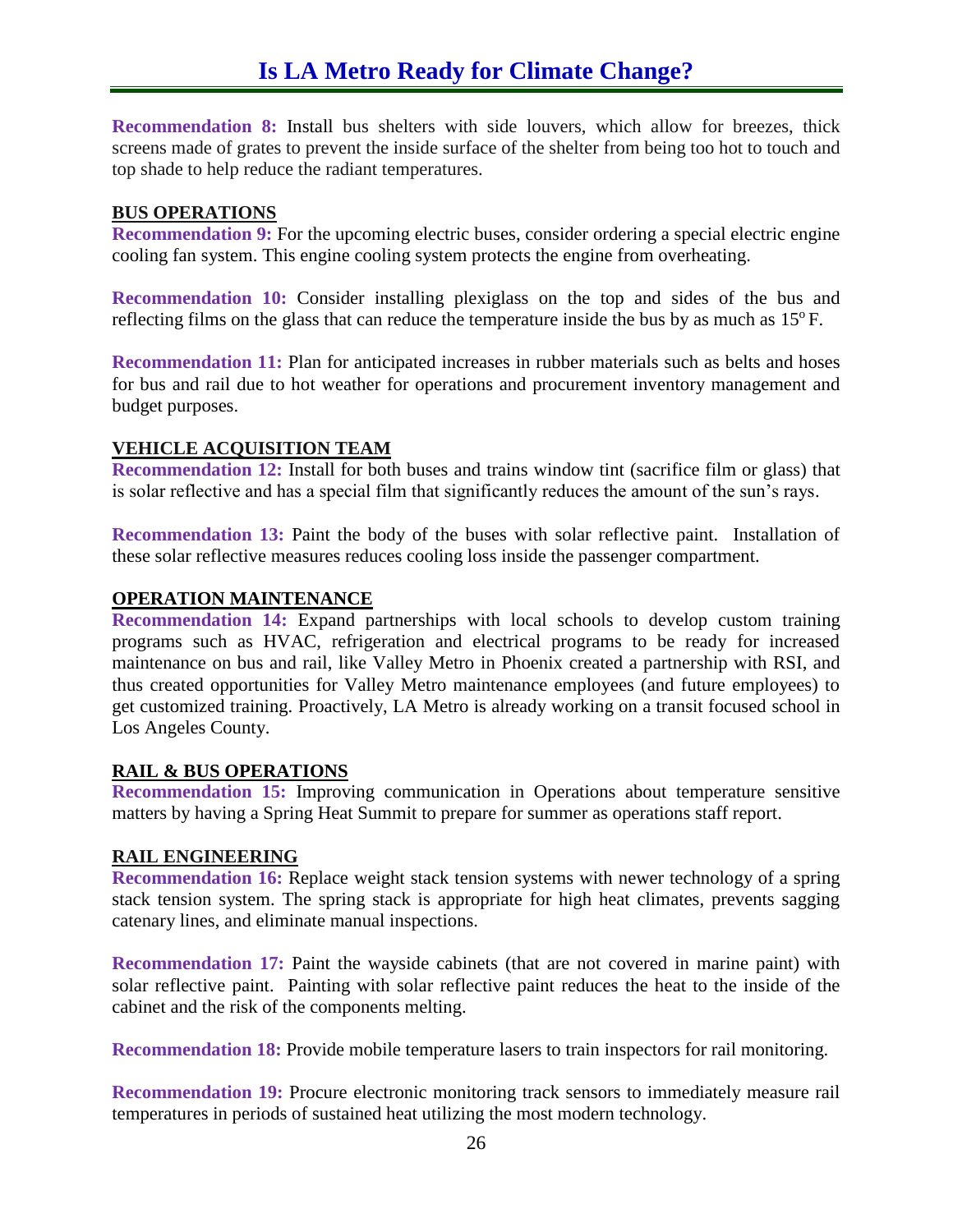### **FACILITIES/RAIL**

**Recommendation 20:** For outside rail platforms, consider installing a solar-powered ventilation system that consists of several overhead nozzles mounted on the inner roof of the canopy, which draw from a reservoir of cold water which cools and purifies the ambient air while removing harmful particulates and features push buttons near each seating area that provide blasts of cool air on demand.

**Recommendation 21:** Review the platform communication equipment which employs speakers located at top of the buildings for clarity. In the event of an emergency or weather announcement, people on the platform must be able to hear and understand the announcement.

### **RAIL OPERATIONS**

**Recommendation 22:** Procure mini weather-stations and track-side probes to monitor the local trackside conditions.

**Recommendation 23:** Install an evaporative air cooling system that rapidly transforms hot air to cooler temperatures and has sensors that can transmit temperatures and other data to the ROC and BOC.

### **ROC**

**Recommendation 24:** Provide funding and equipment for the ROC to receive "real time" information of weather conditions at different locations in LA County in order to address track conditions that might cause a system failure.

**Recommendation 25:** Complete and finalize the Severe/Inclement Weather Plan that was started in 2015.

**Recommendation 26:** Establish "baseline" Preventative Maintenance for servicing and testing emergency generators.

### **PROGRAM MANAGEMENT AND CONTROL**

**Recommendation 27:** Elevate the sustainable comments/suggestions made by the ECSD staff in order to make the LA Metro system more resilient towards climate change.

**Recommendation 28:** Future transit construction, facility construction, and vehicle (bus and rail) purchases should consider impacts of climate change and ECSD should have input to procurement specifications.

### **EMERGENCY MANAGEMENT**

**Recommendation 29:** Finalize the Emergency Management plan as it relates to system heat impacts.

#### **CEO/EXECUTIVE DEPARTMENT**

**Recommendation 30:** Continue to explore options for creating a manufacturing a rail/bus company in Southern California. Competition pushes the current technology and develops a fully functional transportation equipment that meets LA Metro's design standards and the goal of fully electric by 2030 and could promote a higher environmental consciousness.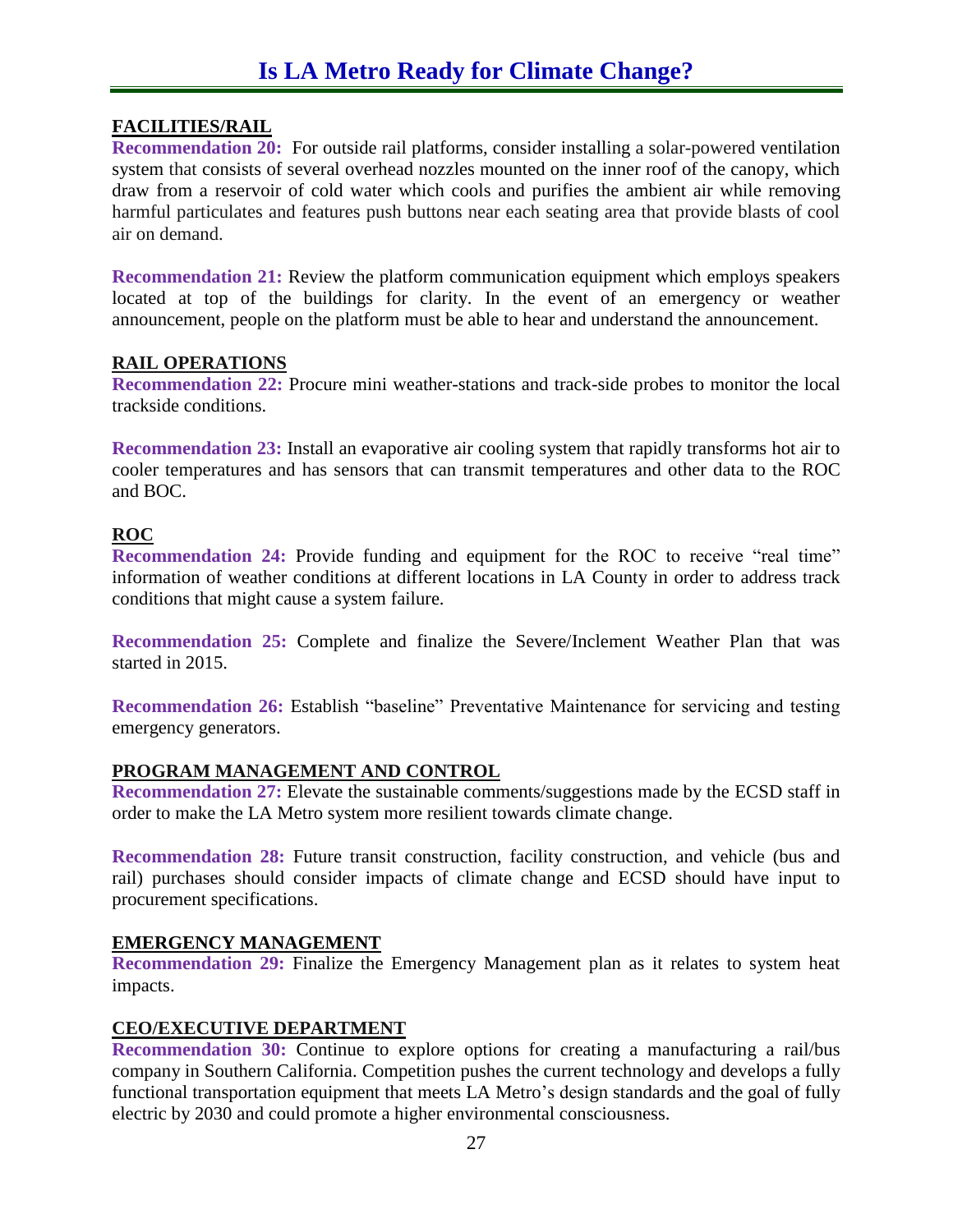**Recommendation 31:** Let the CAAP report assist the leadership of LA Metro in its decision processes to reduce agency-wide operational greenhouse gas emissions and implement resilient investment choices when replacing parts of the existing system or installing new operations.

**Recommendation 32:** Consider positioning LA Metro to successfully address climatic challenges by:

- a. Establishing goals to effectively position LA Metro to meet climate change challenges into the state of good repair schedule.
- b. Including necessary improvements in projects directed at climate change resiliency a part of the agencies performance goals.
- c. Adopting strategies to limit exposure to the impacts of climate change and develop an All Hazard Mitigation Plan for the agency.
- d. Establishing environmental and sustainability considerations as an element of every major project and procurement.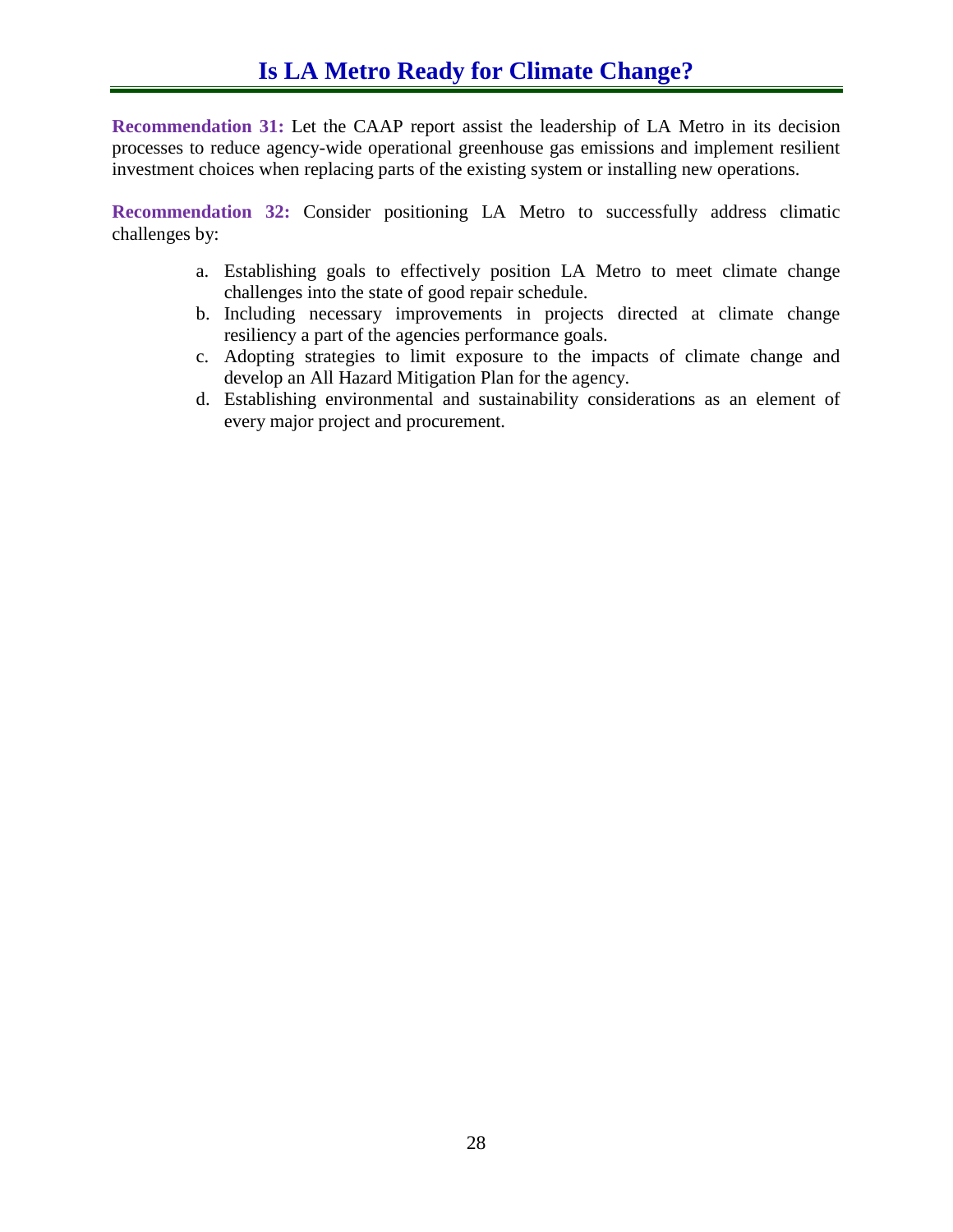### <span id="page-31-0"></span>**XV. REFERENCES**

l

- 1. [https://scripps.ucsd.edu/news/research-highlight-us-among-top-nations-suffer-economic](https://scripps.ucsd.edu/news/research-highlight-us-among-top-nations-suffer-economic-damage-climate-change)[damage-climate-change](https://scripps.ucsd.edu/news/research-highlight-us-among-top-nations-suffer-economic-damage-climate-change)
- 2. [https://en.wikipedia.org/wiki/Paris\\_Agreement#/media/File:CO2\\_emission\\_pie\\_chart.svg](https://en.wikipedia.org/wiki/Paris_Agreement#/media/File:CO2_emission_pie_chart.svg)
- 3.<https://climate.nasa.gov/evidence/>
- 4. https://www.metro-magazine.com/sustainability/article/725433/can-public-transportationsave-the-world-from-climate-change
- 5.<https://climate.nasa.gov/effects/>
- 6. [https://www.insideenergyandenvironment.com/2018/09/governor-jerry-brown-signs-sb-100](https://www.insideenergyandenvironment.com/2018/09/governor-jerry-brown-signs-sb-100-and-executive-order-to-achieve-carbon-neutrality-by-2045/) [and-executive-order-to-achieve-carbon-neutrality-by-2045/](https://www.insideenergyandenvironment.com/2018/09/governor-jerry-brown-signs-sb-100-and-executive-order-to-achieve-carbon-neutrality-by-2045/)
- 7. [https://leginfo.legislature.ca.gov/faces/billNavClient.xhtml?bill\\_id=201720180SB100](https://leginfo.legislature.ca.gov/faces/billNavClient.xhtml?bill_id=201720180SB100)
- 8. https://nca2018.globalchange.gov/
- 9. [https://www.yaleclimateconnections.org/2018/11/the-many-ways-climate-change-worsens](https://www.yaleclimateconnections.org/2018/11/the-many-ways-climate-change-worsens-california-wildfires/)[california-wildfires/](https://www.yaleclimateconnections.org/2018/11/the-many-ways-climate-change-worsens-california-wildfires/)
- 10.<https://climate.nasa.gov/vital-signs/sea-level/>
- 11.<https://time.com/4675022/ocean-oxygen-study-world/>
- 12. [https://www.latimes.com/local/la-xpm-2012-jun-24-la-me-adv-sea-level-20120625](https://www.latimes.com/local/la-xpm-2012-jun-24-la-me-adv-sea-level-20120625-story.html) [story.html](https://www.latimes.com/local/la-xpm-2012-jun-24-la-me-adv-sea-level-20120625-story.html)
- 13.<https://www.tbslondonteam.com/news/hottest-city-world/>
- 14. [https://www.rtcsnv.com/press-archive/rtc-encourages-transit-riders-to-be-mindful-of](https://www.rtcsnv.com/press-archive/rtc-encourages-transit-riders-to-be-mindful-of-summer-heat/)[summer-heat/](https://www.rtcsnv.com/press-archive/rtc-encourages-transit-riders-to-be-mindful-of-summer-heat/)
- 15. [https://www.LA Metro-magazine.com/bus/news/287983/rtc-southern-nevada-to-install-150](https://www.metro-magazine.com/bus/news/287983/rtc-southern-nevada-to-install-150-solar-bus-shelters) [solar-bus-shelters](https://www.metro-magazine.com/bus/news/287983/rtc-southern-nevada-to-install-150-solar-bus-shelters)
- 16. Interview with Director of Fleet Services and Administration, RTC of Southern Nevada
- 17. Interview with Program Manager, Jacobs Engineering RTC Contractor
- 18. [https://www.valleyLA Metro.org/sites/default/files/uploads/event](https://www.valleymetro.org/sites/default/files/uploads/event-resources/rpt5737_green_by_design_fact_sheet_-_march_2019_v1.pdf)[resources/rpt5737\\_green\\_by\\_design\\_fact\\_sheet\\_-\\_march\\_2019\\_v1.pdf](https://www.valleymetro.org/sites/default/files/uploads/event-resources/rpt5737_green_by_design_fact_sheet_-_march_2019_v1.pdf)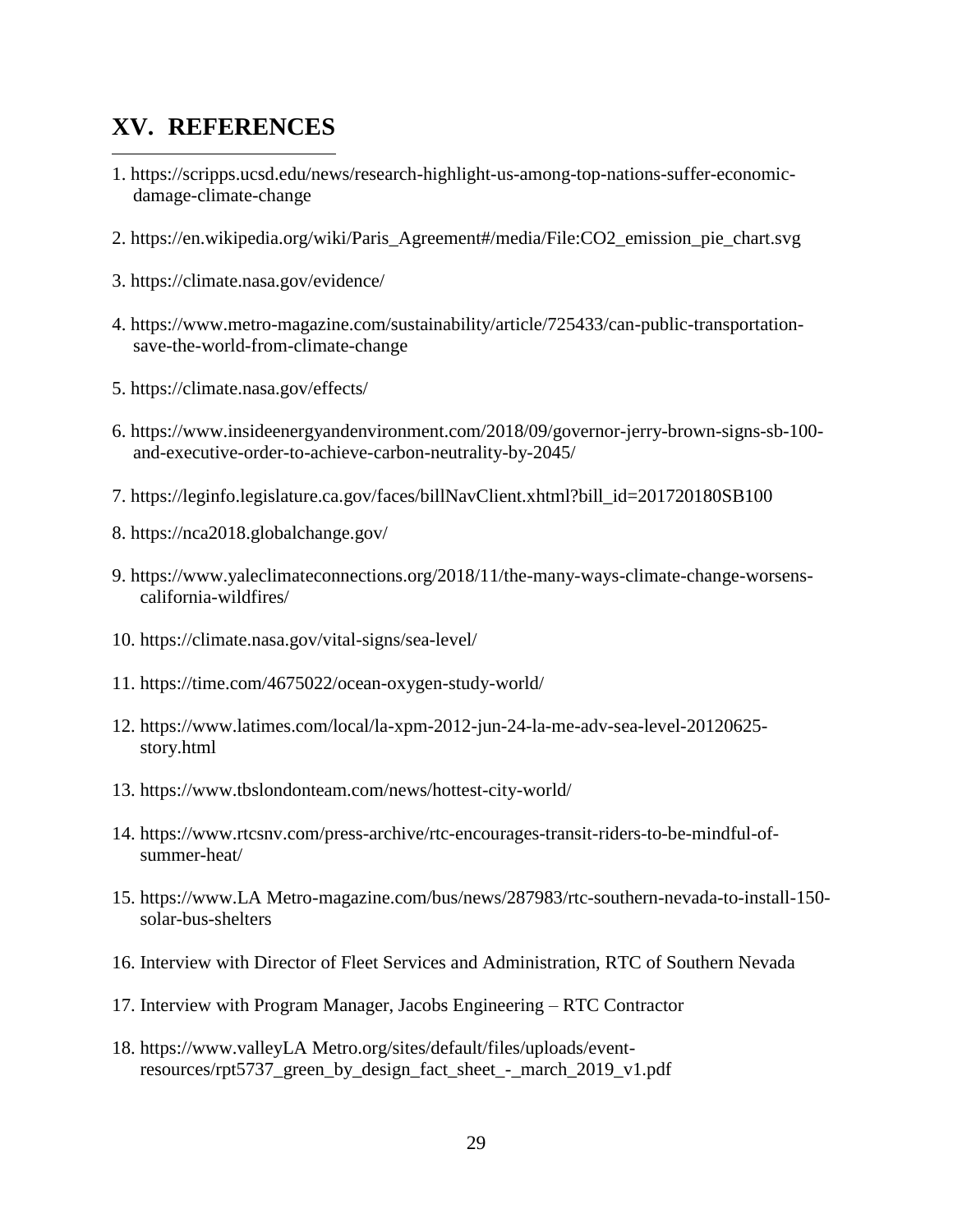- 19. [https://www.valleyLA Metro.org/keeping-your-cool-during-the-sizzling-summer](https://www.valleymetro.org/keeping-your-cool-during-the-sizzling-summer)
- 20.<https://www.valleymetro.org/sustainability>

l

- 21. [https://www.valleyLA Metro.org/cool-one-of-a-kind-partnership-to-keep-rail-riders-from](https://www.valleymetro.org/cool-one-of-a-kind-partnership-to-keep-rail-riders-from-feeling-the-heat)[feeling-the-heat](https://www.valleymetro.org/cool-one-of-a-kind-partnership-to-keep-rail-riders-from-feeling-the-heat)
- 22[.http://www.mtr.com.hk/sustainability/2017rpt/en/corporate/sustainability/2017rpt/pdf/MTR\\_](http://www.mtr.com.hk/sustainability/2017rpt/en/corporate/sustainability/2017rpt/pdf/MTR_Full2017_Eng.pdf) [Full2017\\_Eng.pdf](http://www.mtr.com.hk/sustainability/2017rpt/en/corporate/sustainability/2017rpt/pdf/MTR_Full2017_Eng.pdf)
- 23. [https://www.abc.net.au/news/2015-12-15/LA Metro-to-test-new-rail-sensors-as-vic](https://www.abc.net.au/news/2015-12-15/metro-to-test-new-rail-sensors-as-vic-temperatures-set-to-soar/7031136)[temperatures-set-to-soar/7031136](https://www.abc.net.au/news/2015-12-15/metro-to-test-new-rail-sensors-as-vic-temperatures-set-to-soar/7031136)
- 24. [https://www.LA Metrotrains.com.au/hot-weather/](https://www.metrotrains.com.au/hot-weather/)
- 25. [https://www.globalrailwayreview.com/article/6213/improving-melbournes-LA Metropolitan](https://www.globalrailwayreview.com/article/6213/improving-melbournes-metropolitan-train-system-one-step-at-a-time/)[train-system-one-step-at-a-time/](https://www.globalrailwayreview.com/article/6213/improving-melbournes-metropolitan-train-system-one-step-at-a-time/)
- 26.<https://www.networkrail.co.uk/feeds/network-rail-prepares-for-soaring-temperatures/>
- 27.<https://www.networkrail.co.uk/why-rails-buckle-in-britain/>
- 28. [https://www.railway-technology.com/features/featuretension-and-strain-on-overheated](https://www.railway-technology.com/features/featuretension-and-strain-on-overheated-trains/)[trains/](https://www.railway-technology.com/features/featuretension-and-strain-on-overheated-trains/)
- 29.<https://www.straitstimes.com/singapore/transport/fans-at-bus-stops-to-cool-you-down-cool>
- 30. [https://www.straitstimes.com/singapore/cooler-cleaner-air-for-commuters-at-pilot-bus-stop](https://www.straitstimes.com/singapore/cooler-cleaner-air-for-commuters-at-pilot-bus-stop-outside-plaza-singapura)[outside-plaza-singapura](https://www.straitstimes.com/singapore/cooler-cleaner-air-for-commuters-at-pilot-bus-stop-outside-plaza-singapura)
- 31. LA Metro Resiliency Indicators Framework (2015)
- 32. 2019 Climate Action and Adaptation Plan (CAAP) Draft report as of April 29,2019
- 33. [https://thesource.LA Metro.net/2017/07/27/as-LA Metro-pursues-electric-bus-fleet-by-2030](https://thesource.metro.net/2017/07/27/as-metro-pursues-electric-bus-fleet-by-2030-three-bus-contracts-go-to-board-on-thursday/) [three-bus-contracts-go-to-board-on-thursday/](https://thesource.metro.net/2017/07/27/as-metro-pursues-electric-bus-fleet-by-2030-three-bus-contracts-go-to-board-on-thursday/)
- 34.<https://athenaengineering.com/portfolio-items/division-13/>
- 35. [https://thesource.LA Metro.net/2016/02/08/LA Metros-new-green-division-13-officially](https://thesource.metro.net/2016/02/08/metros-new-green-division-13-officially-opens/)[opens/](https://thesource.metro.net/2016/02/08/metros-new-green-division-13-officially-opens/)
- 36. [https://www.LA Metro.net/projects/mudbfp/overview/](https://www.metro.net/projects/mudbfp/overview/)
- 37. [https://en.wikipedia.org/wiki/Rail\\_stressing](https://en.wikipedia.org/wiki/Rail_stressing)